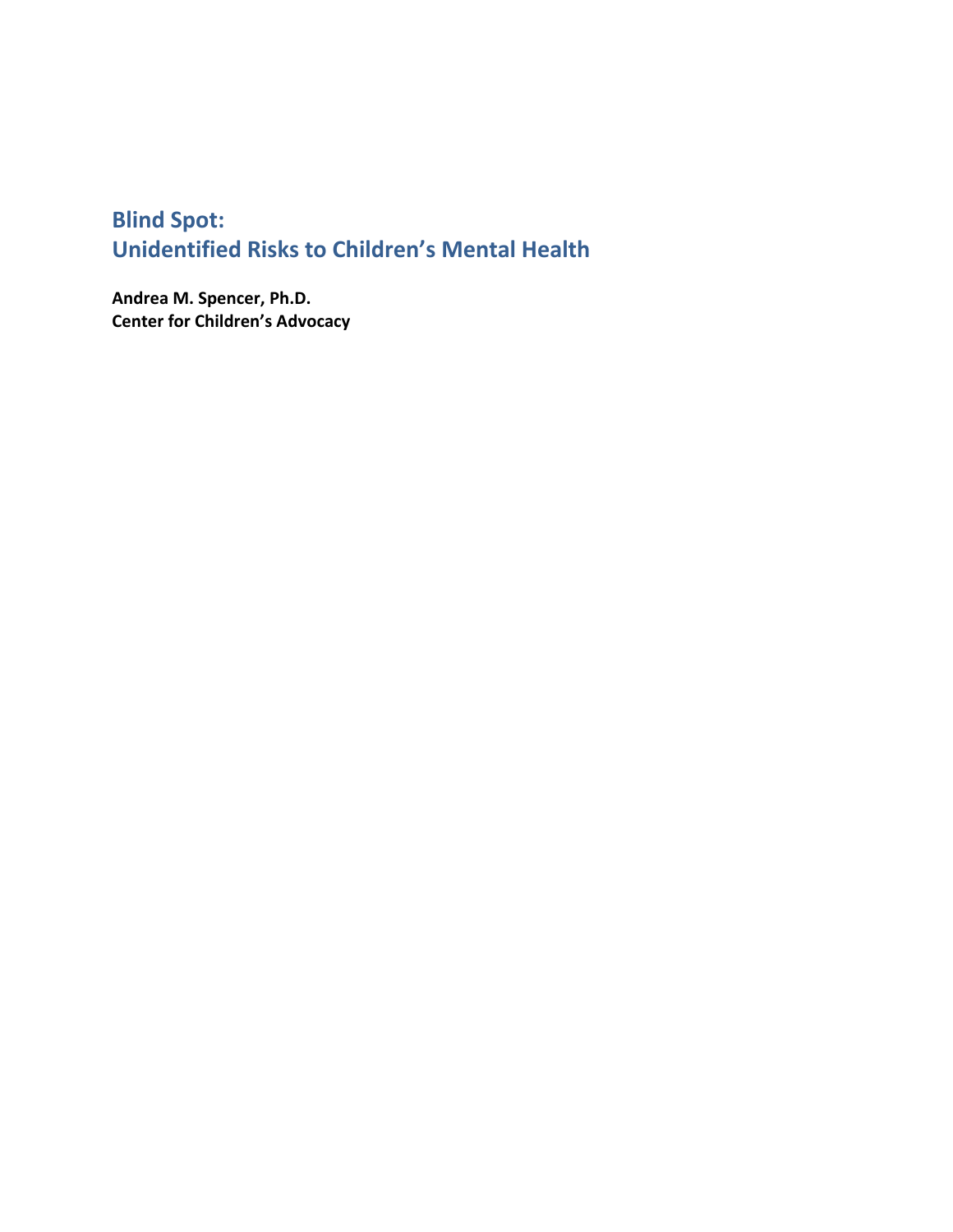The Center for Children's Advocacy's research for this report was funded by a grant from The Connecticut Health Foundation.

Andrea M. Spencer, Ph.D., is Dean of the School of Education at Pace University, New York, NY, and educational consultant to the Center for Children's Advocacy.

The author wishes to acknowledge the assistance of Hannah Benton, Staff Attorney with the Center for Children's Advocacy; Shelley Geballe, JD, PhD, Yale School of Public Health, and the research of Christine Dang‐Vu, Stephanie Platis, Emily Dally, Jared Augenstein, and Nicholas DeVito, graduate students of the Yale School of Public Health; and the support of The Connecticut Health Foundation.

Center for Children's Advocacy 65 Elizabeth Street, Hartford, CT 06105 860‐570‐5327 www.kidscounsel.org

©Center for Children's Advocacy 2012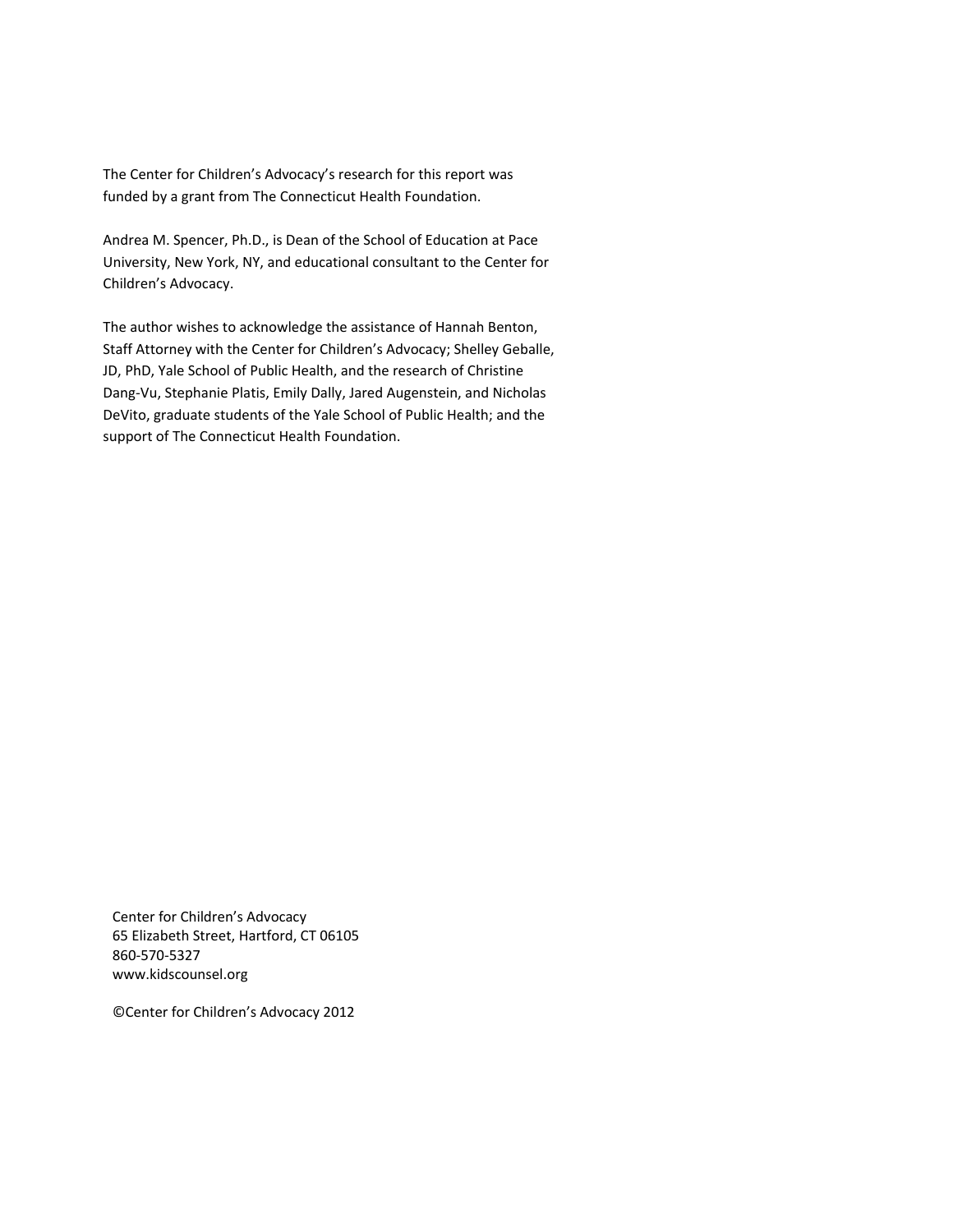# **Blind Spot: Unidentified Risks to Children's Mental Health**

**Andrea M. Spencer, Ph.D. Center for Children's Advocacy**

Statistics indicate that in any given year more than one in five Connecticut children struggles with a mental health or substance abuse problem, often accompanied by poor academic performance, absenteeism, and other school-related difficulties. A chronological review of school records of adolescents with academic, emotional and behavioral problems suggests risk factors in early childhood and elementary school are often overlooked, but that supportive, collaborative early identification and intervention hold promise for more positive outcomes.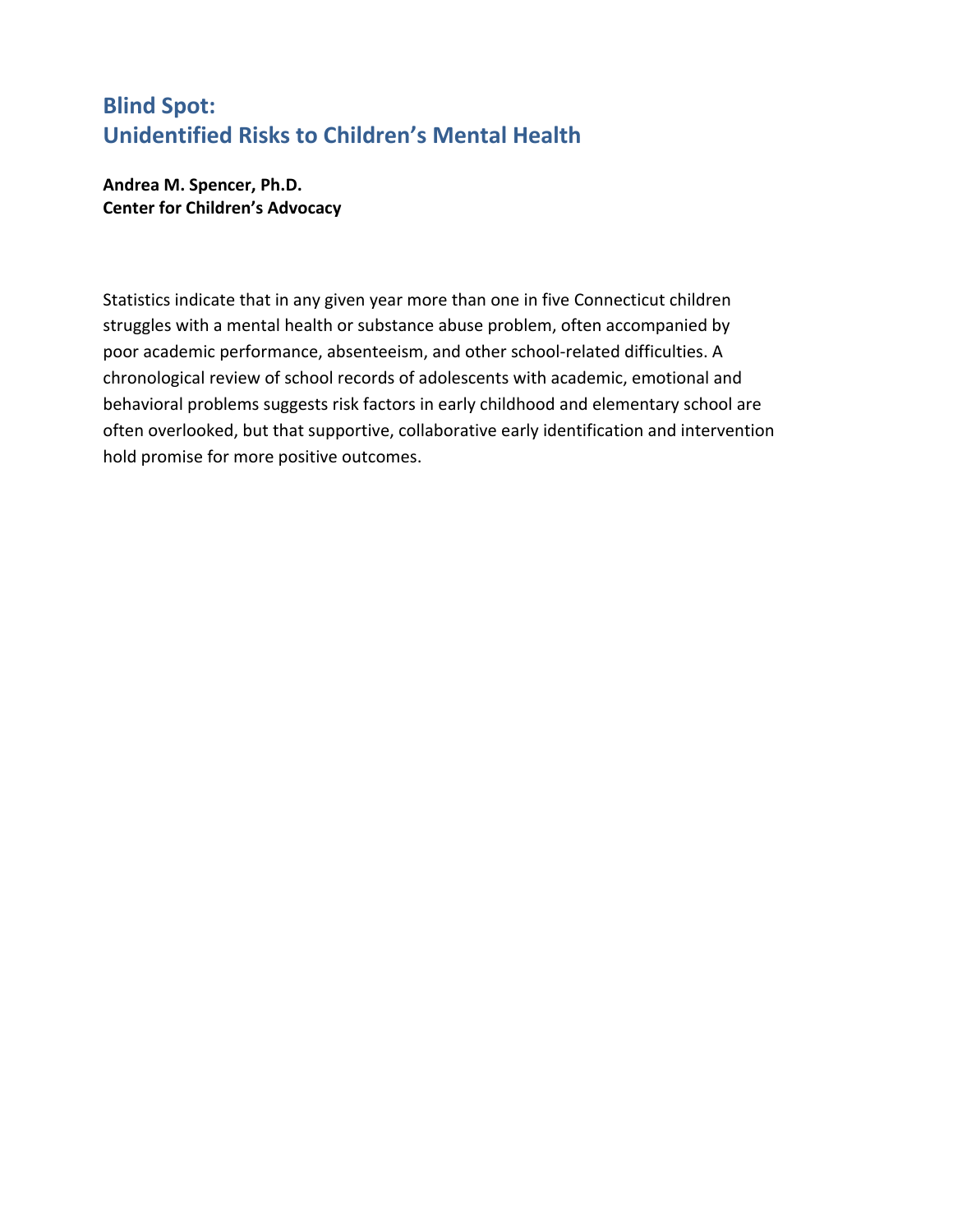# **Blind Spot: Unidentified Risks to Children's Mental Health**

**Andrea M. Spencer, Ph.D. Center for Children's Advocacy**

## **The Problem**

In any given year, about one out of every five Connecticut children (87,500 to 125,000) struggles with a mental health condition or substance abuse problem. More than half receive no treatment.<sup>1</sup> The role of schools in the prevention of, identification of and intervention with mental health problems is particularly critical. For too many children, the interrelationship between mental health problems and poor academic outcomes is reflected in limited educational progress from their entry into school through their secondary school years. Difficulties emerge early, with rates for expulsion from pre‐school exceeding those of children in Grades 1‐12, according to a national study conducted by the Yale Child Study Center. The same study notes that Connecticut had one of the highest rates of expulsion from state‐funded preschool, with more than 10 students expelled per 1000.<sup>2</sup>

National studies also indicate that, despite priority status with the Office of Special Education of the U.S. Department of Education, the educational, behavioral and social outcomes for students with emotional disorders continue to be the worst of any disability group. Students are often not identified for services in a timely manner, and, even when identified, access to appropriate and necessary services continues to be a problem.<sup>3</sup> In addition, increasing accountability for instructional outcomes is rarely supported by the implementation of evidence-based practices that support students with behavioral, emotional and mental health problems, although such practices would promote successful learning outcomes for all students.<sup>4</sup>

To investigate the relationship between identified developmental, social, cognitive and academic risk factors, mental health and juvenile justice involvement in adolescence, the school records of children and adolescents referred for educational advocacy were examined. These children and adolescents were referred for advocacy between the ages of twelve and sixteen and attended school in three Connecticut urban centers. Their school records provide a multi‐ faceted chronological perspective on learning and behavioral outcomes of students, particularly of students from diverse cultural, linguistic, racial and ethnic backgrounds.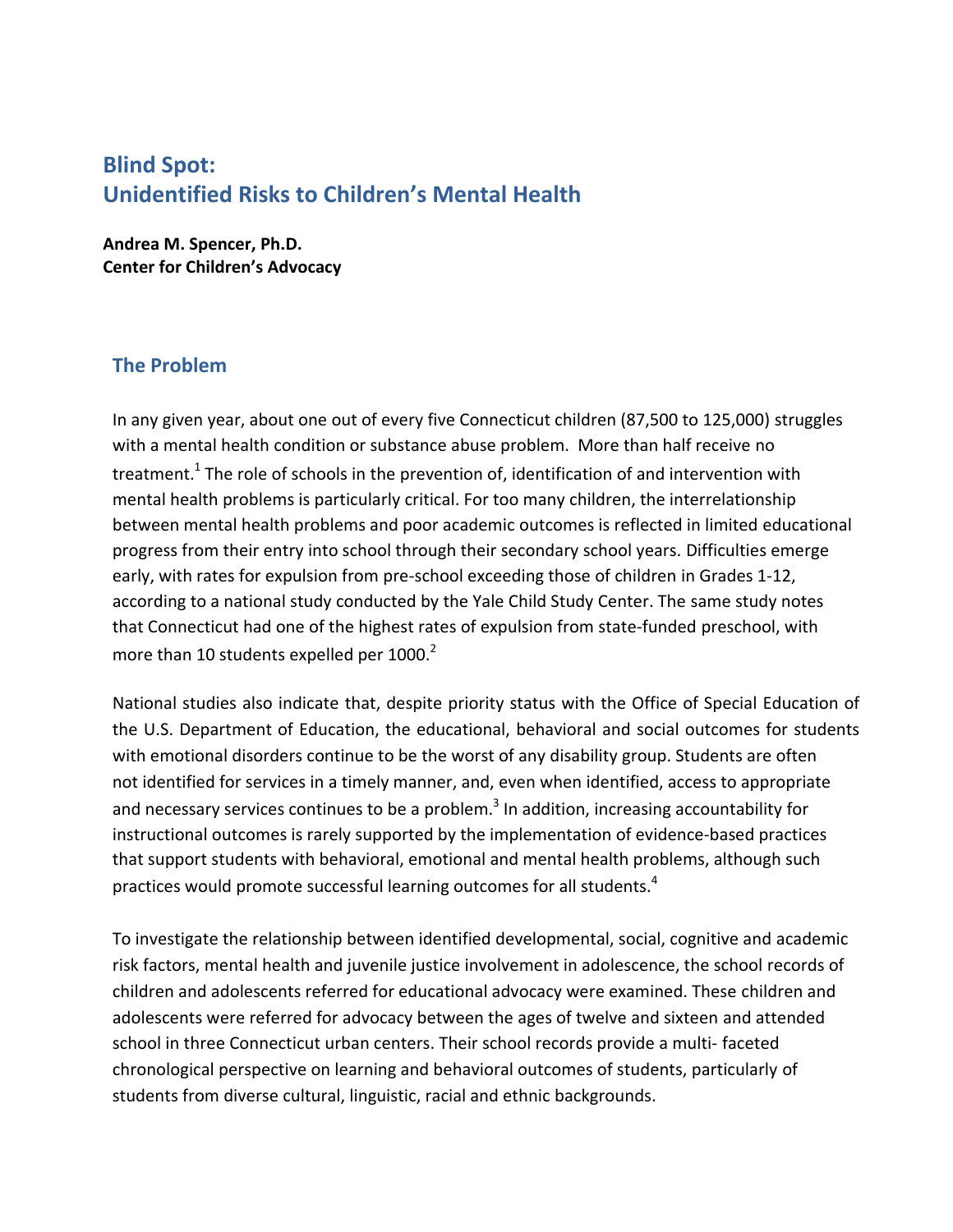An in‐depth descriptive review of individual school records produces stories like the following:

- *Josue* is a 15 year-old Hispanic boy who was born to a 12-year-old mother. His developmental history indicates that he had a history of early ear infections. In kindergarten, his learning struggles began with difficulties with auditory perception and memory and unclear speech. Despite reports that he was exposed to sexual abuse and severe domestic violence, his school records contain no evidence that these traumatic experiences were considered in responding to his continuing problems in school. He was retained in Grade 2. An English language learner, he was exited from bilingual services in Grade 4. At that time, a special education evaluation noted weaknesses in reading, mathematics and writing. By age 13, developmental and psychological evaluations noted diagnoses or symptoms of bipolar disorder, oppositional defiant disorder, depression, Attention Deficit/Hyperactivity Disorder (ADHD), and learning disabilities, although Josue's special education records only focused on services for ADHD. Despite his progress while placed in a special education program for Grade 8, Josue was placed in a full inclusion program for high school which provided only a small group skills lab, decoding instruction, and 45 minutes a week with a social worker. Without the supports of his prior placement, his behavior rapidly deteriorated, followed by suspensions from school and involvement with the juvenile justice system.
- **Arianna** is a 15-year-old bilingual Hispanic girl who was described during her earliest years in school as a hard worker who was motivated to succeed. At age 4, with a history of febrile seizures, she had been referred for a speech and language evaluation, which revealed severely delayed expressive language. Special education services including a full-time bilingual language and learning disabilities program were recommended. At this time, her language and learning abilities were two to three years behind her age and grade level expectations. School records noted that she struggled to retain information well and had visual‐motor problems, including visual memory, long term retrieval, and visual motor integration skills that were significantly below average. She was retained in Grade 4 and promoted by exception (social promotion) in Grades 3, 4, 5, 6, 7, and 8. Although case notes indicate that difficulties in language were impacting all academic areas, her speech and language services were reduced by half in Grade 4 and were discontinued in Grade 6. She was described as having difficulty with peers, showing low motivation for school work, and showing a lack of self‐control. By the start of Grade 8, she was performing only at third grade level in mathematics and second grade level in language arts. She had received at least one out‐of‐school suspension for fighting. She was recommended to continue in a full‐time bilingual special education program at the high school level. However, despite a long history of academic struggles,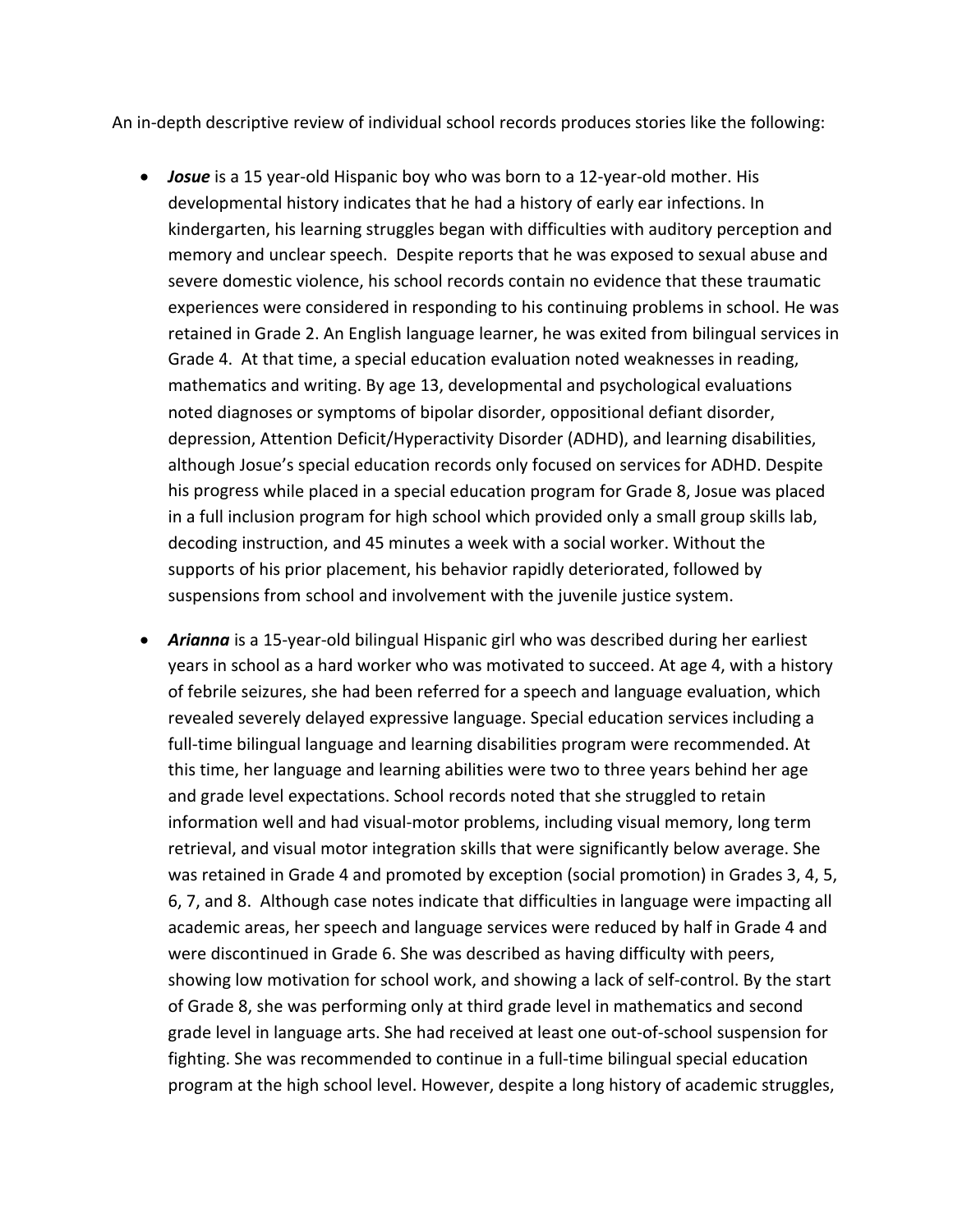and a documented lack of progress, no additional services were recommended for Arianna.

■ *Jaden* is a 14-year-old African-American boy with Sickle Cell trait who began to develop language early but stopped talking at about a year and a half. Although he attended a preschool with speech‐language services, by the time he began school, his language was difficult to understand, and he showed limited social reciprocity, echolalia, and perseverative behavior. He was upset by changes in routine, but was seen as hardworking, highly creative and, given clear structure, was able to work well. At age 7, a developmental pediatrics screening recommended that he be evaluated to rule out Fragile X syndrome. There is no indication that further screening was carried out. By Grade 4, he continued to show deficits in oral expression and language, as well as interpretation of social cues and nonverbal language. At age 11, he was diagnosed with Pervasive Developmental Disorder (PDD) and Intermittent Explosive Disorder. A core feature of the PDD was a tendency toward aggressive outbursts stemming from misinterpretations of social cues and situations. He was placed in a self‐contained, full‐ time special education setting. By age 12, he was provided with a 1:1 paraprofessional due to angry, aggressive outbursts. At age 13, his academic skills lay between second and third grade. As a  $9^{th}$  grade special education student in a public high school, he continued to exhibit language and communication problems, which were thought to be a reflection of an underlying thought disorder.

These vignettes are only a few examples of the educational chronologies of the children and adolescents whose school records comprise this study (see Table 1). Unfortunately, they represent a much greater problem. Without interventions in response to early warning signs, including accessible mental health resources to support these children and their families, their futures as productive and satisfied members of our communities are imperiled. The need for better educational and mental health support is particularly acute for children like Josue, Arianna and Jaden whose life experiences are also constrained by poverty.

Recent research indicates that 6.6% of children whose family income was less than the federal poverty threshold had severe emotional or behavioral difficulties compared with 4.2% of children whose family income was above the federal poverty threshold.<sup>5</sup> Children of lowincome, depressed mothers had more behavioral and emotional problems <sup>6</sup>,<sup>7</sup> and children of teen mothers were at elevated risk for psychiatric disorders, physical and cognitive problems, $8$ social impairment and school failure.<sup>9</sup> The multi-generational impact of children's mental health problems is also evidenced in a U.S. Panel Study of Income Dynamics (PSI), which estimates long‐term economic damages of childhood psychological problems at a lifetime cost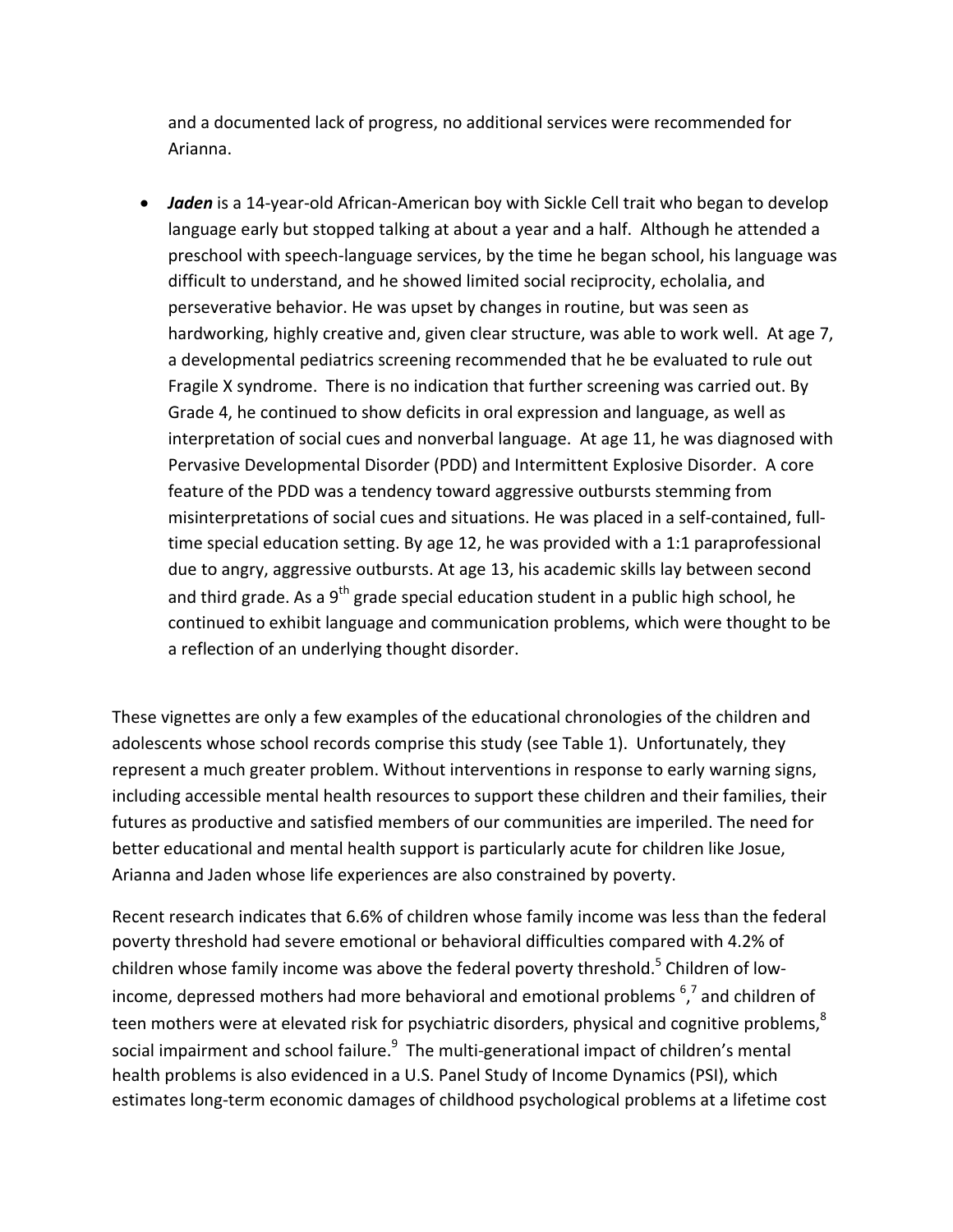in lost family income of approximately \$300,000, and a total economic cost for all those affected of  $$2.1$  trillion.<sup>10</sup>

Other studies of young adults from urban, socioeconomically disadvantaged communities report high rates of adverse early childhood experiences (for example, marital separation, parental unemployment, substance abuse, physical or sexual abuse, being threatened or witnessing violence) which have been consistently linked to psychiatric difficulties persisting into adulthood.<sup>11</sup> Exposure to trauma in childhood is also associated with youth in juvenile detention, $12$  where more than 90% of participants may have experienced significant traumatic events in earlier years.<sup>13</sup>

Within the community, schools and classrooms are often the stage upon which mental health problems first appear, especially in poor, urban communities. However, despite a climate of increasing accountability for education, the critical influence of children's mental health on success in the classroom has received little attention. This longitudinal study of children in an urban Connecticut community bears witness to some of the ways in which a failure to promptly and adequately address mental health problems impacts learning outcomes.

## **Methodology**

This study was designed to analyze school records in an effort to identify patterns that could be helpful in designing or strengthening identification and intervention strategies to reduce or prevent serious mental health issues in early adolescence (the age and grade band between  $7<sup>th</sup>$ and  $9^{th}$  grades).

Key research questions were:

Among  $7<sup>th</sup>$ , 8<sup>th</sup>, and 9<sup>th</sup> grade students who have mental health problems, or who are at risk for mental health problems, how early did indicators that they were at risk of developing mental health problems appear in the school setting?

- *1. Among the sample population, what are the types of developmental and social risk factors associated with behavioral and mental health problems in early adolescence?*
- *2. When problems or indications of future mental health problems appeared in the school setting, what services did the children receive?*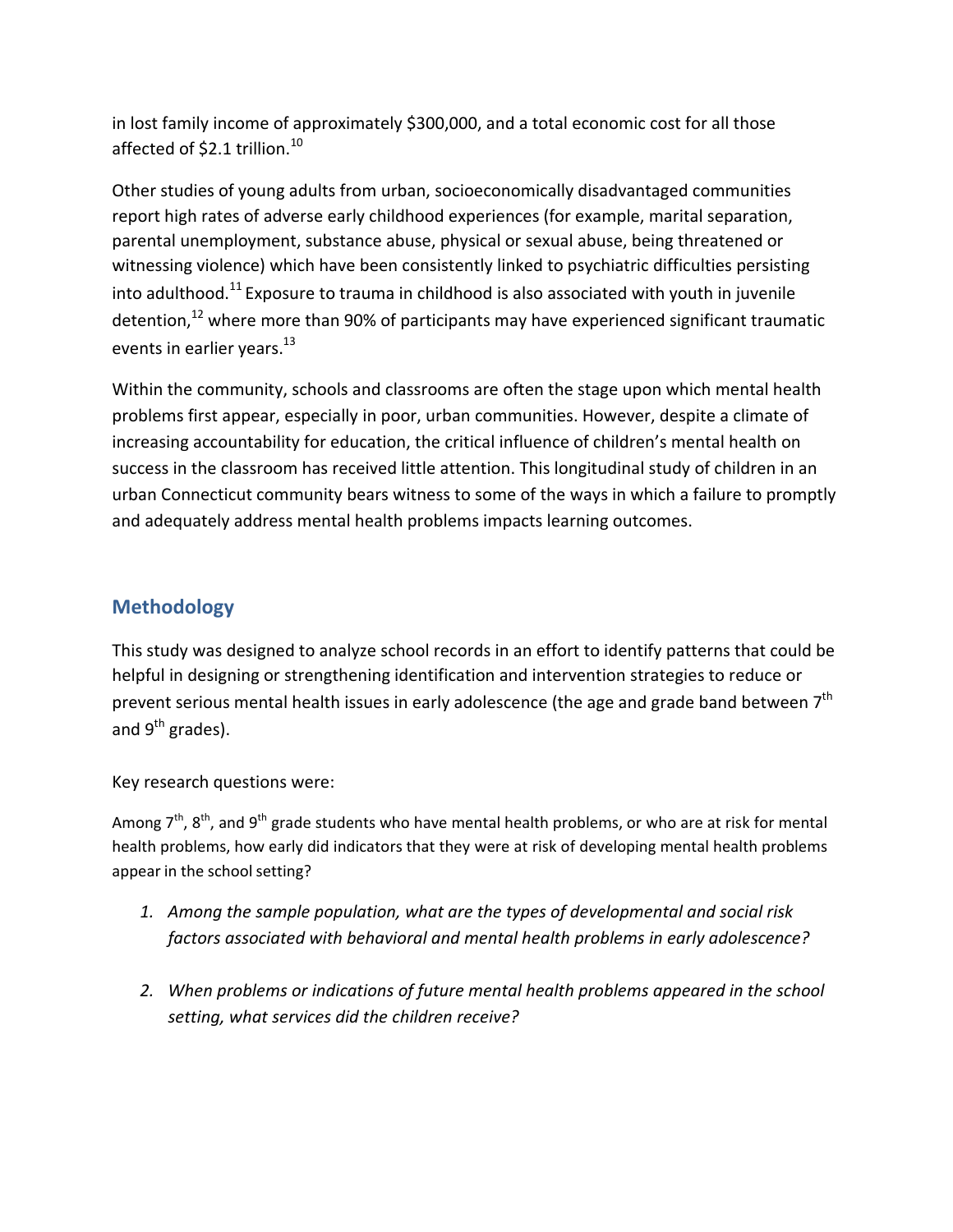Cases in this study were drawn from school records of 314 students ages twelve to sixteen who had been referred to an area advocacy center<sup>i</sup> because of persistent school failure, truancy, juvenile justice involvement or other court involvement. Students who were younger than the target age range of the study were excluded from the sample, as were two students whose records reflected severe cognitive or developmental delays. Consequently, the primary investigator conducted in‐depth analysis for a subset of 102 cases of youth referred to the area advocacy center between age twelve and sixteen (equivalent to school placement in Grades 6‐ 9).<sup>ii</sup> Ninety-seven percent of cases were drawn from one urban school district, with the remainder of the cases from other surrounding school districts.

As of the 2010‐2011 school year, the primary school district included more than 20,899 students, of whom 91% are eligible for free or reduced lunch. Seventy‐four percent of students in the school district had attended preschool, nursery school, or Head Start, in comparison with 67% of students in comparable districts, iii 80% of students statewide and 94.9% in the most affluent districts in the state.<sup>14</sup> Ninety-two per cent of students are children or color, with more than 51% of students from Hispanic/Latino backgrounds. Forty percent of students speak a language other than English at home, with over 70 languages other than English spoken among families in the district.<sup>iv</sup>

Based on narrative descriptions, school achievement reports, and formal evaluations included in the chronological school record, the primary investigator classified cases as primarily showing evidence of:

#### 1. **Mental health problems**

Students with psychiatric diagnoses, history of psychiatric hospitalizations, or descriptors indicating psychiatric conditions such as anxiety and depression, but without significant behavioral indicators;

i The Center for Children's Advocacy (CCA) is a Connecticut nonprofit law firm with offices in Hartford and Bridgeport. CCA's mission is to promote and protect the legal rights and interests of poor children who are dependent upon the judicial, child welfare, health and mental health, education, and juvenile justice systems for their care.

 $\mathbf{u}$  While initial plans had been to focus on Grades 6, 7, 8, the frequency of students who were over age in grade (e.g. had been retained or otherwise were placed in grades below their expected age) led to a cohort selected based on age, rather than grade level.<br>iii The district is categorized by the Connecticut State Education Department as falling in the District Reference

Group (DRG) I, placing it among the poorest and highest need districts in the state.<br>iv Connecticut State Department of Education (2009‐2010). Strategic School Profile Report. Retrieved from the Web

on January 12, 2012 at http://sdeportal.ct.gov/Cedar/WEB/ResearchandReports/SSPReports.aspx.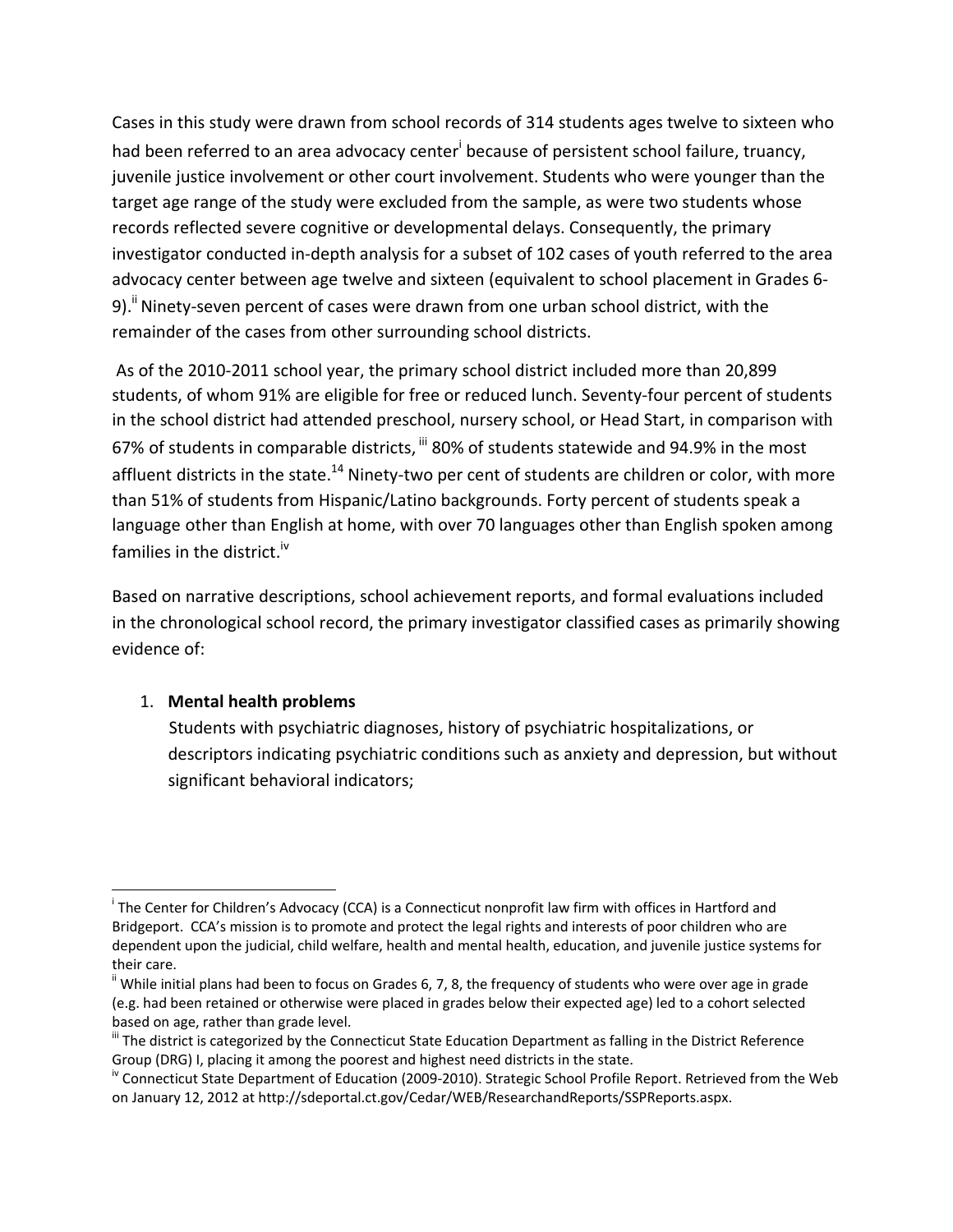#### 2. **Behavioral issues**

Students with strong behavioral indicators but without psychiatric labels; and

#### 3. **Combined behavioral and mental health difficulties**

Students who have significant behavior problems accompanied by psychiatric diagnoses or psychiatric hospitalizations

Among students in the subset, school records reflected great variation in access to services prior to elementary school, with some records showing students receiving services through Birth‐to‐Three and others showing students who entered the educational system after the traditional kindergarten entry point. Moreover, the school records themselves evidenced wide variation in their organization and content.

For students who had *not* been declared eligible for special education, cumulative records typically provided report cards, standardized test scores, attendance patterns, disciplinary incidents, the number of schools attended, indications of retention or promotion by exception $<sup>v</sup>$ </sup> and brief end‐of‐year comments by each teacher. Cumulative records for students who had, at some point, been declared eligible for special education typically included periodic formal evaluations at triennial dates, although there were often gaps in the chronology of Individual Education Plans (IEPs). Some records included samples of student work, standardized achievement scores, and other useful data, but contents of individual records were often in disarray.

## **Findings**

Data from the 102 school case records selected, while inconsistent in organization and contents, provided a rich array of information about the lives and learning of children in an urban school district with a high percentage of children from non‐white backgrounds and non‐ English speaking homes. All of the adolescents in the sample had evidence of significant behavioral and/or mental health problems, and 51% had or were at‐risk of court involvement, juvenile justice intervention, or court referral for families with service needs.

Multiple school suspensions, aggressive incidents, and explosive or disruptive behavior were common (82%). Depression (25%), anxiety disorders (20%), post‐traumatic stress disorders (17%), suicidal and self‐injurious behaviors (16%) were evident as well, with 17% of students

<sup>v</sup> Social Promotion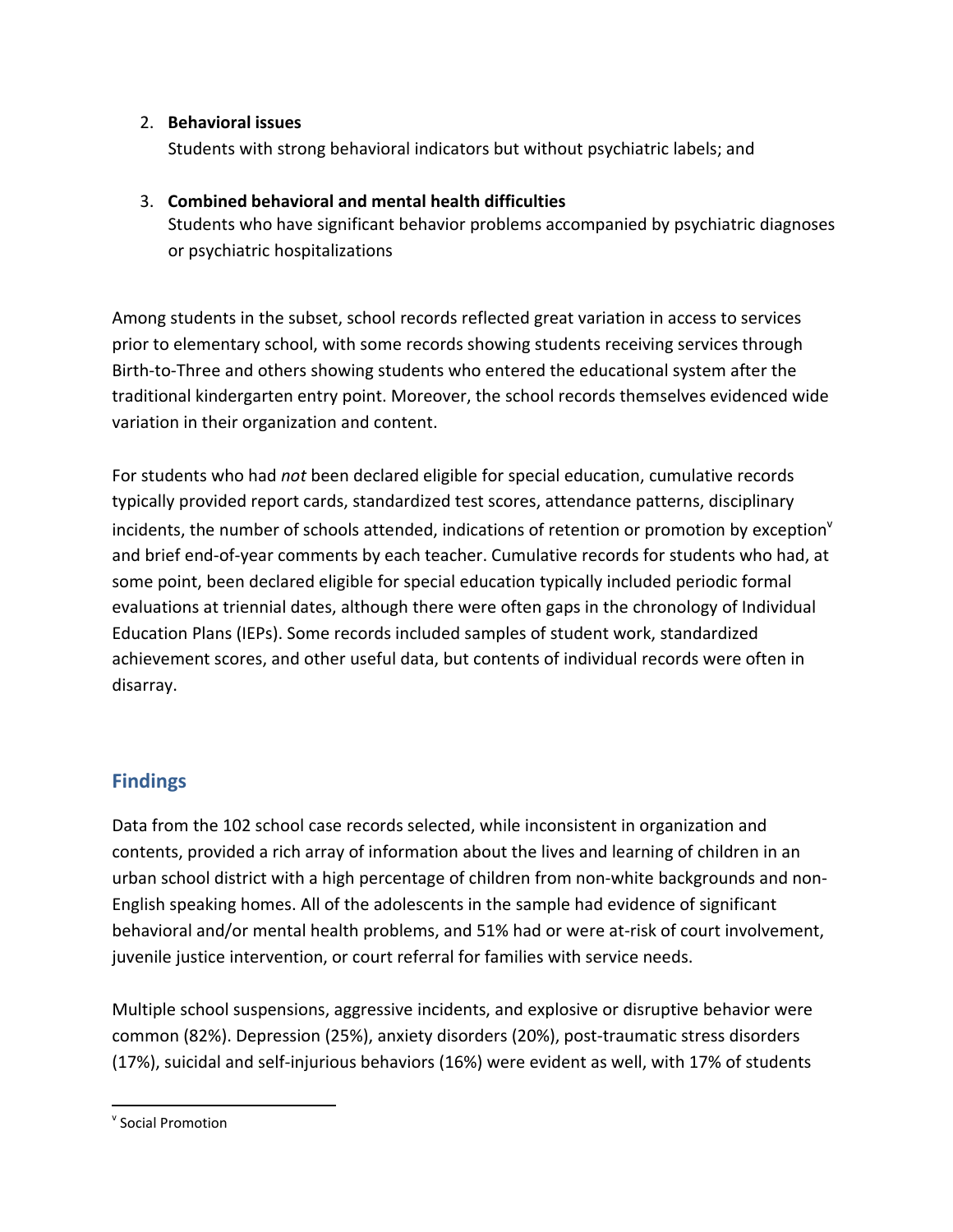documented as having been hospitalized in psychiatric settings, some for multiple times or for extended periods. Twelve per cent (12%) of records contained reports of physical, emotional, or sexual child abuse. It should be noted that records for 29 (28%) students in the sample contained no information about early development or social/familial factors that might influence children in school, suggesting that the rates of court involvement, child abuse and other adverse conditions among this population may be higher than indicated by these data.

The following are additional descriptive data that respond to three primary research questions, including evidence of factors that further reinforce existing research concerning the identification, prevention and intervention initiatives that support children's mental health.

#### Question 1

## **Among 7th, 8th, and 9th grade students who have mental health problems, or who are at risk for mental health problems, how early did indicators that they were at risk of developing mental health problems appear in the school setting?**

Table 1 provides a graph depicting the age at which students who were later described as at‐ risk for school failure and mental health problems first became known to educators, health services and other providers. As described in the methodology section, cases were grouped, based on descriptors in the records, into three broad categories or classifications: (1) Mental health group; (2) Behavioral group; and (3) Combined behavioral/mental health group. These groupings are reflected in Table 1.

As Table 1 indicates, among available records there was some variation in the age at which indicators of potential risk appeared in the school records of children across the three classifications. Children who eventually developed a combination of behavioral and mental health indicators (the largest group) were almost twice as likely to have risk factors appear in school records during the Birth‐PreK age span. For all groups, peak appearance of risk factors was within the K-2 grade band, with a slight up-tick for students in the combined behavior/mental health group in middle school years.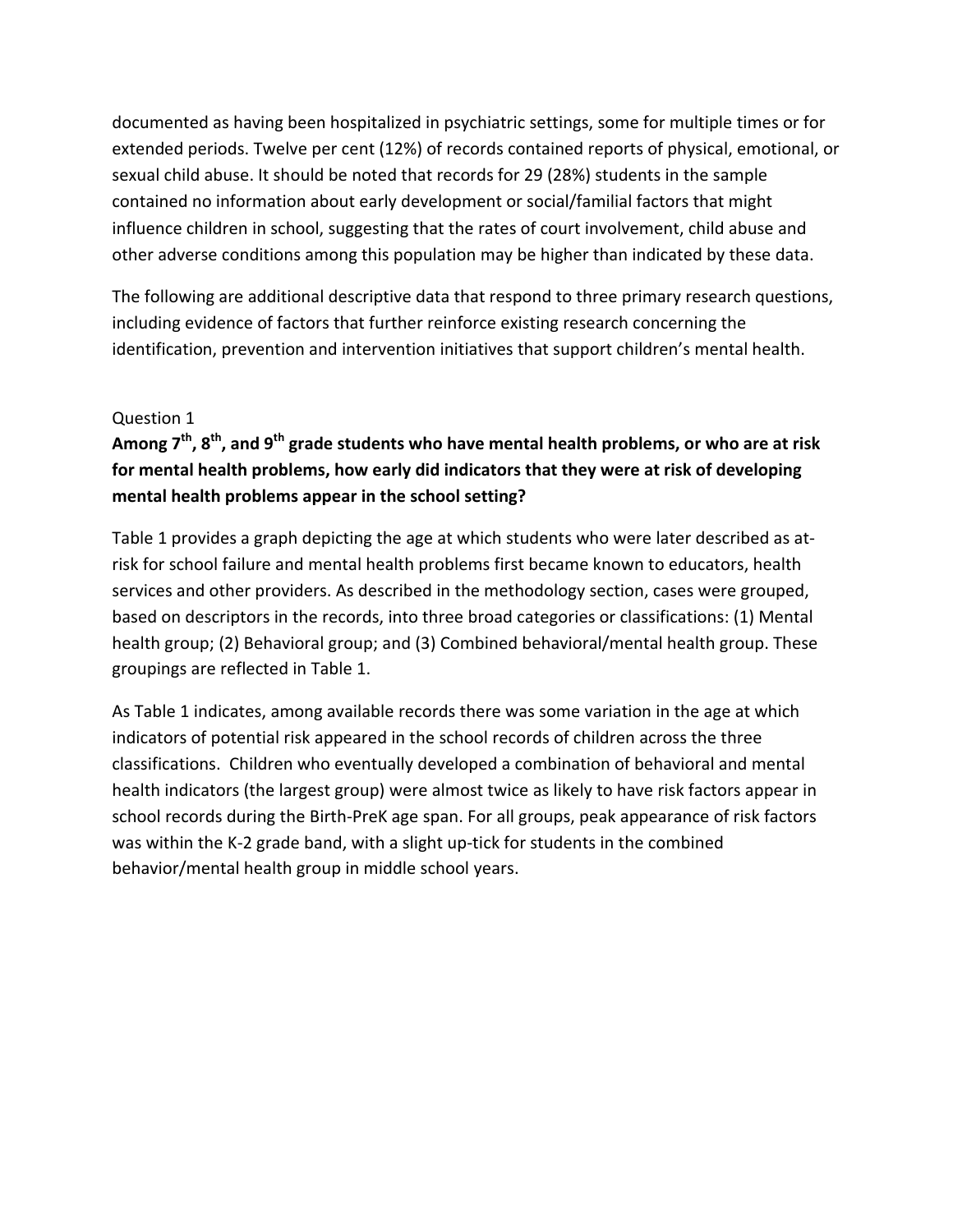## **Table 1 Grade Level of First Appearance of Mental Health Risk Factors in School Records** (n=100)



#### Question 2

## **Among the sample population, how frequently do developmental and social risk factors appear in school records?**

Table 2 describes the frequency of developmental and social risk indicators associated with behavioral and mental health issues for young adolescents in middle and high school classrooms. Early risk factors are those developmental, genetic, physical, or health issues that may place children at risk of mental health issues in childhood or adolescence. Examples include prenatal exposure to drugs,  $^{15}$  history of lead poisoning,  $^{16}$ ,  $^{17}$  sickle cell anemia,  $^{18}$  and history of head trauma.<sup>19</sup> There is evidence that a number of other chronic health conditions, such as asthma, $20$  ear infections and other medical conditions impact not only school success, but also appear to have a complicated relationship to psychosocial and mental health status<sup>21</sup>,<sup>22</sup>,<sup>23</sup>.

One hundred percent of boys in the mental health classification showed early developmental risk indicators as compared with half of the girls in the same classification. Overall, slightly more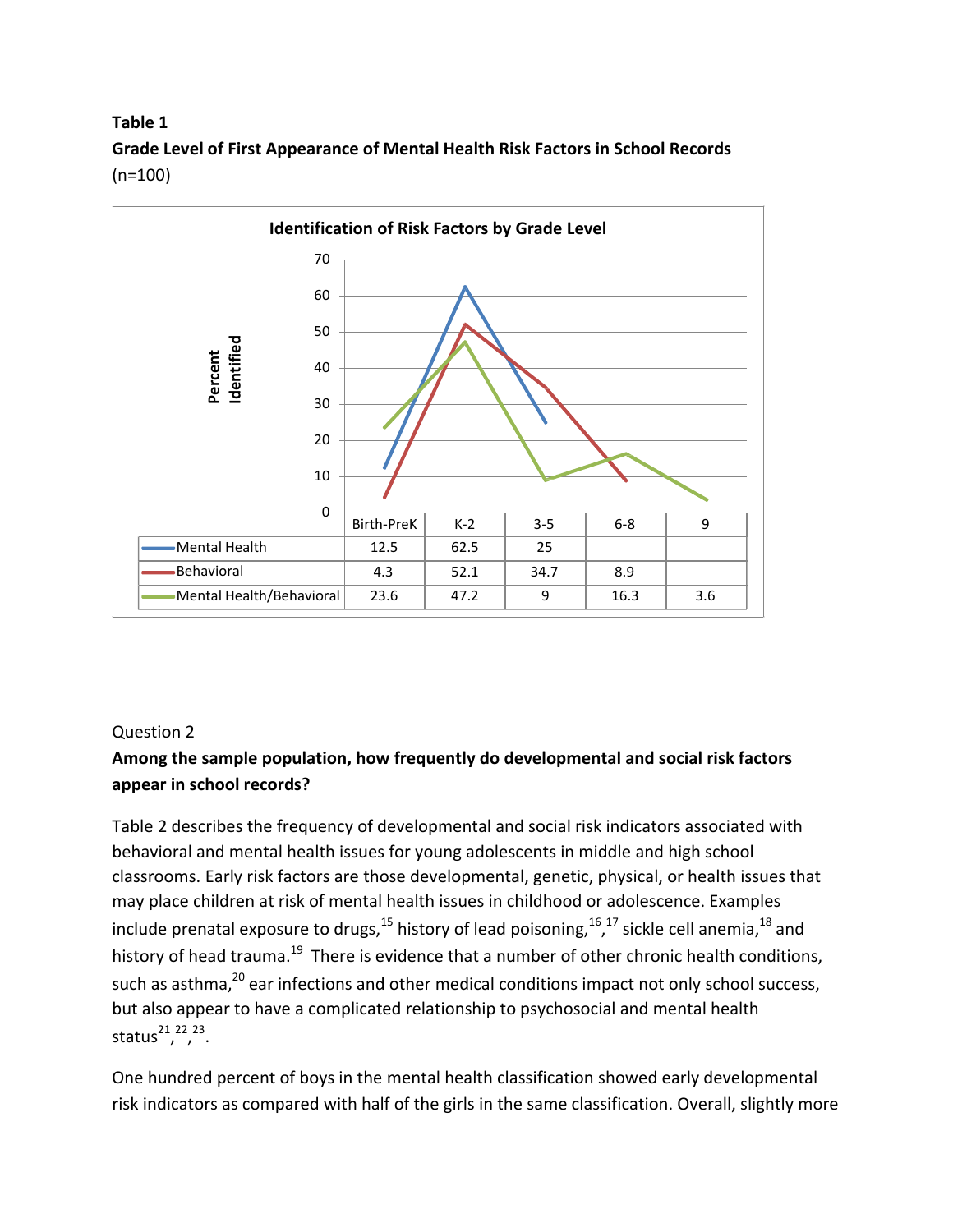than half of the boys showed some evidence in school records of early risk developmental factors. The pattern for girls is somewhat different, with a range of 38%‐50% showing evidence of early developmental risk factors, the highest being in the mental health classification. However, small numbers in this category limit conclusions.

Adverse social factors with a potential for influencing mental health include interrupted schooling, parental loss/incarceration, homelessness, foster placements, exposure to domestic violence, abuse, and other traumatic experiences.<sup>24</sup> The frequency of social risk factors for boys was approximately 40% across all classifications, suggesting that social risk factors are a concern for adolescent boys with different levels and combinations of behavioral and mental health problems. However, social risk factors were present for nearly two-thirds of girls in the sample in the combined behavior/mental health classification. Much smaller percentages of social risk factors were noted for girls in the other two categories, suggesting that social risk factors are more likely to be associated with a combination of both behavioral and mental health problems for adolescent girls.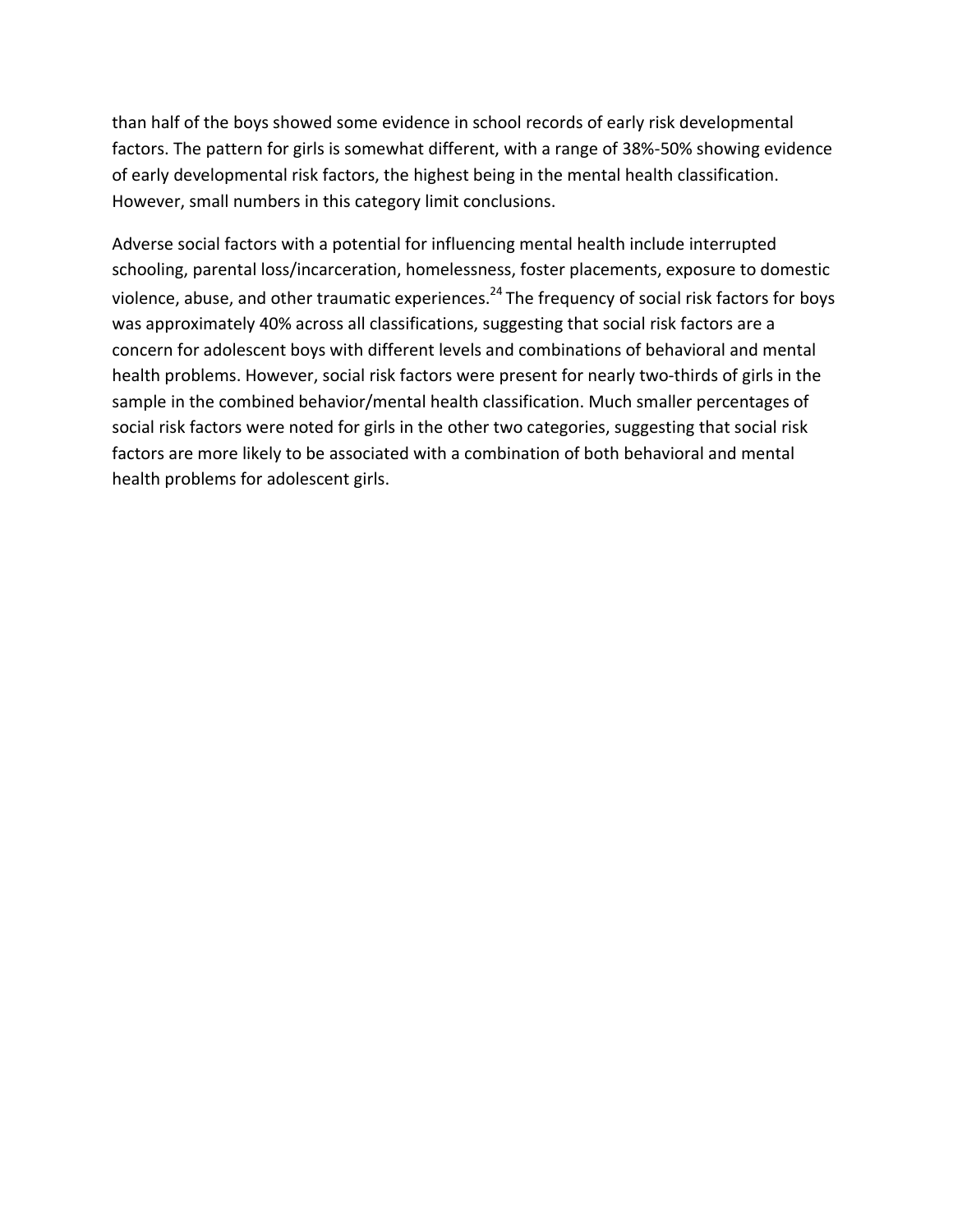#### **Table 2**

# **Developmental and Social Risk Factors Associated with Behavioral and Mental Health Issues in School**

(n=102)

|                                                                  |      |                        | <b>External Influences</b> |                             |              |                         |      |              |  |  |
|------------------------------------------------------------------|------|------------------------|----------------------------|-----------------------------|--------------|-------------------------|------|--------------|--|--|
| <b>Classification</b>                                            |      | <b>Total Studied %</b> |                            |                             |              |                         |      |              |  |  |
|                                                                  |      |                        |                            | <b>Early Risk Factors %</b> |              | <b>Social Factors %</b> |      |              |  |  |
|                                                                  | М    | F                      | M                          | F                           | <b>Total</b> | M                       | F    | <b>Total</b> |  |  |
| <b>Behavior</b>                                                  | 61.7 | 38.2                   | 33.3                       | 38.4                        | 35.3         | 42.8                    | 15.3 | 32.3         |  |  |
| (34)                                                             | (21) | (13)                   | (7)                        | (5)                         | (12)         | (9)                     | (2)  | (11)         |  |  |
| <b>Mental Health</b>                                             | 55.5 | 44.4                   | 100                        | 50                          | 77.7         | 40                      | 25   | 33.3         |  |  |
| (9)                                                              | (5)  | (4)                    | (5)                        | (2)                         | (7)          | (2)                     | (1)  | (3)          |  |  |
| <b>Behavior/Mental Health</b>                                    | 61   | 38.9                   | 55.5                       | 47.8                        | 52.5         | 44.4                    | 60.8 | 50.8         |  |  |
| (59)                                                             | (36) | (23)                   | (20)                       | (11)                        | (31)         | (16)                    | (14) | (30)         |  |  |
| <b>Total subset with</b>                                         | 60.7 | 39.2                   | 51.6                       | 45                          | 49           | 43.5                    | 42.5 | 43.1         |  |  |
| <b>Behavioral &amp; Mental</b><br><b>Health Indicators (102)</b> | (62) | (40)                   | (32)                       | (18)                        | (50)         | (27)                    | (17) | (44)         |  |  |
|                                                                  |      |                        |                            |                             |              |                         |      |              |  |  |

Numbers in parenthesis represent the actual number of individuals in that category.

In addition to descriptions of developmental and social/familial risk factors, school records also contain information and assessments regarding how children perform in relation to academic expectations. Table 3 provides a summary of the data concerning learning‐related variables associated with emotional/behavioral disorders and mental health. These include cognitive/information processing profiles, $^{25}$ academic performance and learning outcomes, $^{26}$ and aspects of language functioning<sup>27</sup>,<sup>28</sup> that relate to mental health and academic success. Given the evidence in these records, learning‐related risk factors seem to also be tied to behavioral and mental health problems in adolescence, calling into question the sufficiency of the schools' response to these struggling learners.

These data suggest additional implications for prevention and intervention. Educational indicators show high rates of cognitive problems for both males and females, with 90% of boys exhibiting one or more cognitive difficulties with memory, auditory and visual processing deficits, speed of information processing, and/or organizational problems. While rates of similar problems are not as high for girls, nearly three‐quarters also show processing deficits. Academic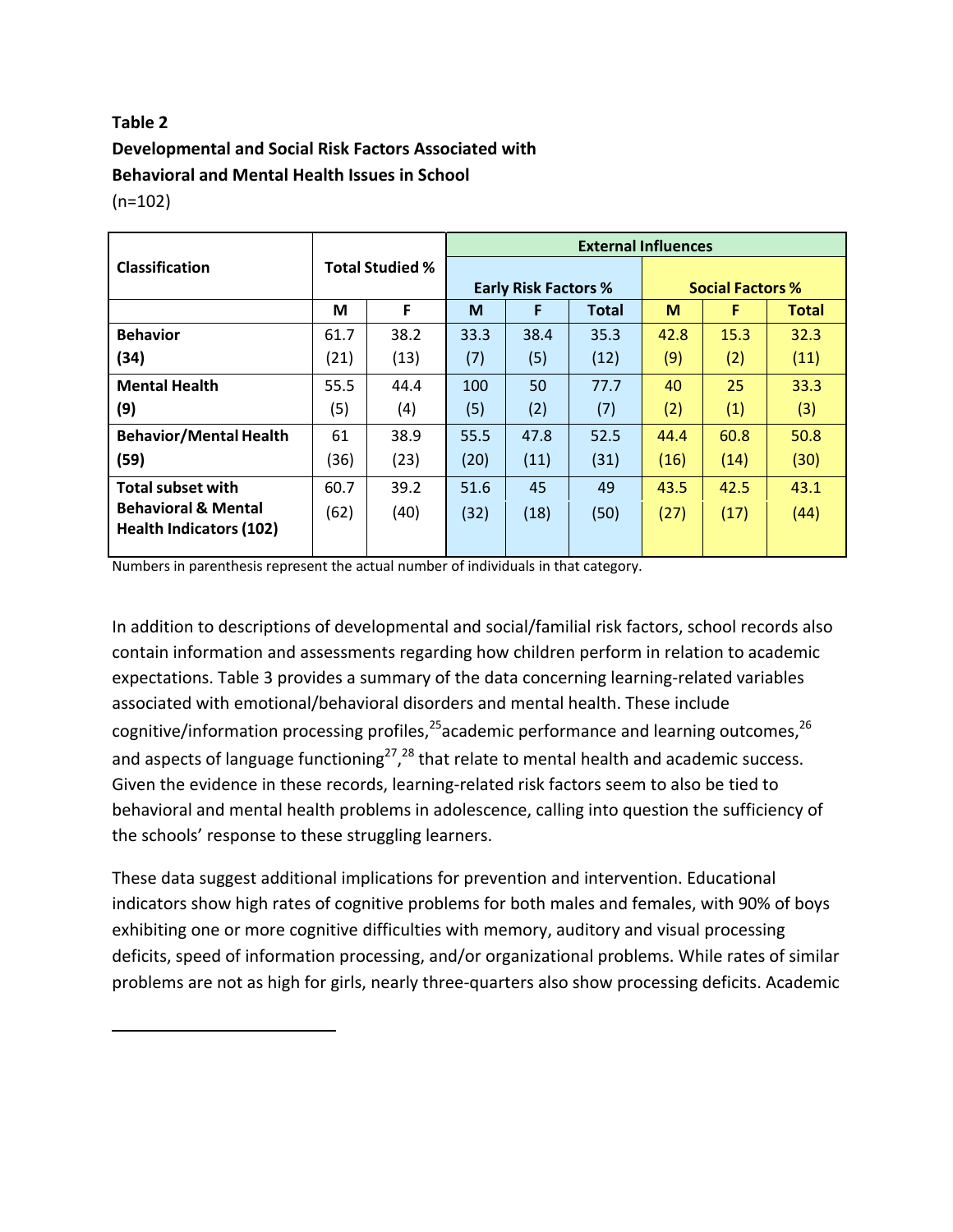delays and performance issues follow, with more than 85% of both boys and girls showing evidence of academic struggles as evidenced by poor or failing grades, inadequate progress toward state learning standards, and specific difficulties with literacy and numeracy. Language delays are also a prominent feature of individual profiles in more than two‐thirds of this sample, with boys again showing higher percentages (75% vs. 67%) of language issues than girls across all three classifications. Highest rates for both boys and girls occurred within the combined behavior/mental health classification. The use of retentions and social promotions was consistently higher among girls, except for those students with primary behavior problems.

## **Table 3 Learning‐Related Variables**

|                                                    |                                  |                    | <b>Educational Influences</b> |                   |       |      |            |              |      |                                    |              |      |                           |              |      |      |              |
|----------------------------------------------------|----------------------------------|--------------------|-------------------------------|-------------------|-------|------|------------|--------------|------|------------------------------------|--------------|------|---------------------------|--------------|------|------|--------------|
| <b>Classification</b>                              | <b>Total</b><br><b>Studied %</b> | <b>Cognitive %</b> |                               | <b>Academic %</b> |       |      | Language % |              |      | <b>Special Ed Eligibility</b><br>% |              |      | <b>Retention or PBE %</b> |              |      |      |              |
|                                                    | M                                | F                  | M                             | F                 | Total | M    | F          | <b>Total</b> | M    | F.                                 | <b>Total</b> | M    | F                         | <b>Total</b> | M    | F    | <b>Total</b> |
| <b>Behavior</b>                                    | 61.7                             | 38.2               | 90.4                          | 61.5              | 79.4  | 85.7 | 76.9       | 82.4         | 71.4 | 61.5                               | 67.6         | 23.8 | 30.7                      | 55.8         | 66.6 | 38.5 | 55.8         |
| (34)                                               | (21)                             | (13)               | (19)                          | (8)               | (27)  | (18) | (10)       | (28)         | (15) | (8)                                | (23)         | (15) | (4)                       | (19)         | (14) | (5)  | (19)         |
| <b>Mental Health</b>                               | 55.5                             | 44.4               | 60                            | 22.2              | 55.5  | 80   | 75         | 77.7         | 60   | 50                                 | 55.5         | 60   | 25                        | 44.4         | 40   | 75   | 55.5         |
| (9)                                                | (5)                              | (4)                | (3)                           | (2)               | (5)   | (4)  | (3)        | (7)          | (3)  | (2)                                | (5)          | (3)  | (1)                       | (4)          | (2)  | (3)  | (5)          |
| Behavior/<br><b>Mental Health</b>                  | 61                               | 38.9               | 94.4                          | 86.9              | 91.5  | 91.6 | 91.3       | 91.5         | 77.7 | 73.9                               | 76.2         | 94.4 | 82.6                      | 89.8         | 30.5 | 60.8 | 42.4         |
| (59)                                               | (36)                             | (23)               | (34)                          | (20)              | (54)  | (33) | (21)       | (54)         | (28) | (17)                               | (45)         | (34) | (19)                      | (53)         | (11) | (14) | (25)         |
| <b>Total Subset</b>                                | 60.7                             | 39.2               | 90.3                          | 75                | 84.3  | 88.7 | 85         | 87.2         | 74.1 | 67.5                               | 71.5         | 83.8 | 60                        | 74.5         | 43.5 | 55.5 | 48           |
| with<br><b>Behavioral &amp;</b>                    | (62)                             | (40)               | (56)                          | (30)              | (86)  | (55) | (34)       | (89)         | (46) | (27)                               | (73)         | (52) | (24)                      | (76)         | (27) | (22) | (49)         |
| <b>Mental Health</b><br><b>Indicators</b><br>(102) |                                  |                    |                               |                   |       |      |            |              |      |                                    |              |      |                           |              |      |      |              |

Numbers in parenthesis represent the actual number of individuals in that category.

 **Cognitive:** IQ scores with significant differentials; information processing deficits (memory, processing speed, etc.); attentional and organizational problems

 **Academic:** Standardized academic assessments; grades

 **Language:** Delays in language development, articulation disorders, receptive, expressive, pragmatic language disorders  **Retention:** Data does not show multiple retentions and promotions (sometimes as many as five for one individual) **PBE: Promotion by Exception**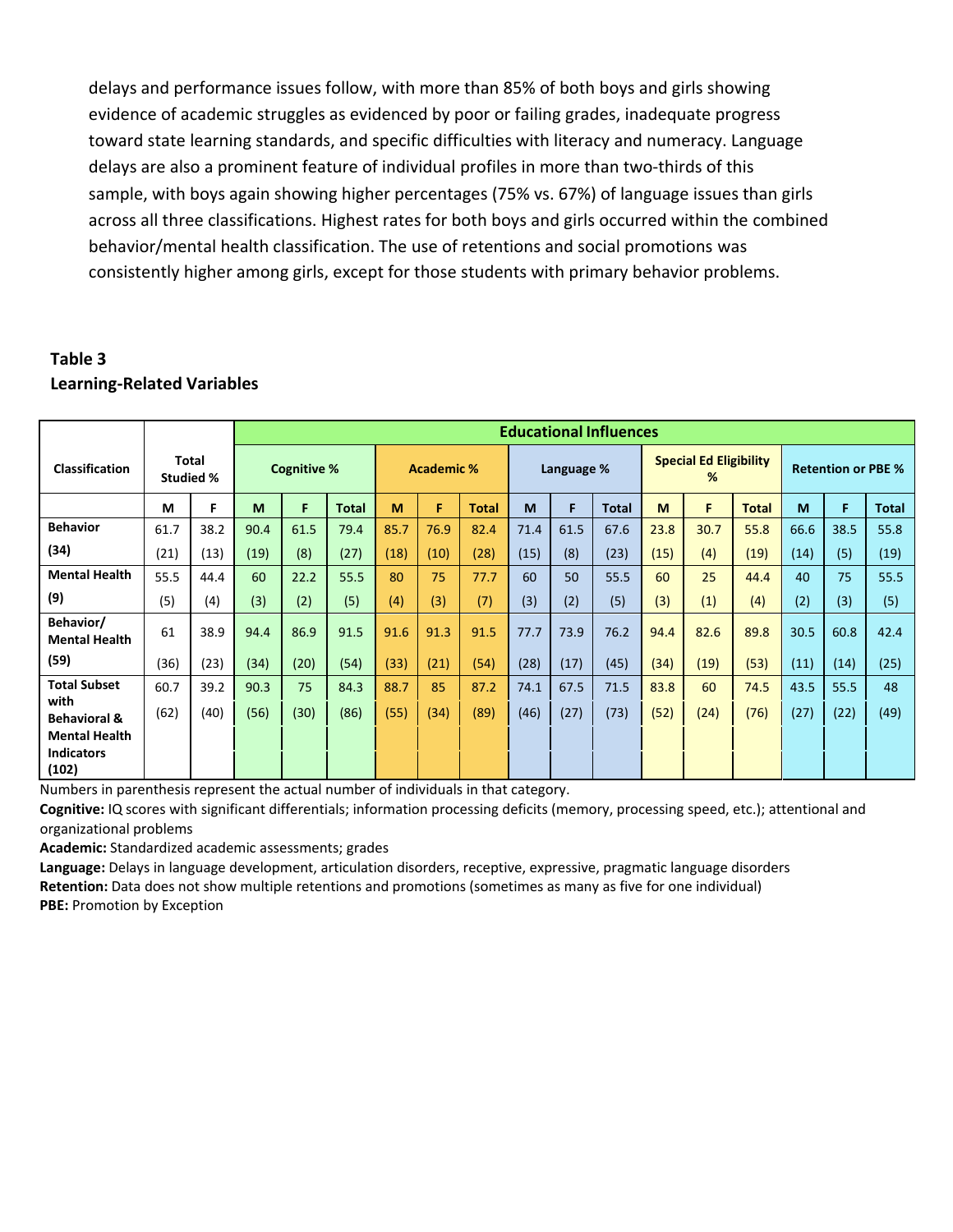#### Question 3

### **When problems or indications of future mental health problems appeared in the school setting, what services did the children receive?**

Documentation of services provided to children and adolescents in public schools are often difficult to discern with any certainty. In some circumstances, although evaluations or services were recommended, it was difficult to ascertain whether the services had actually been delivered.

Records most frequently indicated that special education services were provided to students. Although three‐fourths of the students in the sample had been declared eligible for special education, ninety‐five percent of those receiving special education services continued to exhibit significant academic delays and school failure. Boys were 24% more likely than girls to have received special education services, despite the girls' similar indicators of academic and emotional/behavioral problems. Half of the students in the sample had been retained or promoted by exception at least once, with girls in the behavior/mental health classification retained or promoted by exception at twice the rates of boys. The statistic was nearly the reverse for the behavior classification, with two-thirds of the boys (compared with 38% of girls) retained or promoted by exception.

Taken together, these findings suggest that girls experiencing emotional and behavioral issues were less likely to receive special education services and more likely to be retained or socially promoted than boys. Of special concern are the one out of four students who did not receive special education services despite documentation of emotional and behavioral problems and poor academic progress.

Data in Table 4 represent children who were classified as eligible for special education. Based on available records, one-third of boys were categorized as having learning disabilities, while only 12% of girls received this label. Conversely, girls were classified somewhat more frequently (56% vs.47%) as meeting criteria for emotional disturbance when they exhibited indicators of behavioral, as well as mental health/emotional difficulties. Overall, slightly more than one‐third of students were classified as having emotional disturbance consistent with Connecticut State Education Department criteria, while one‐fourth were classified as having learning disabilities.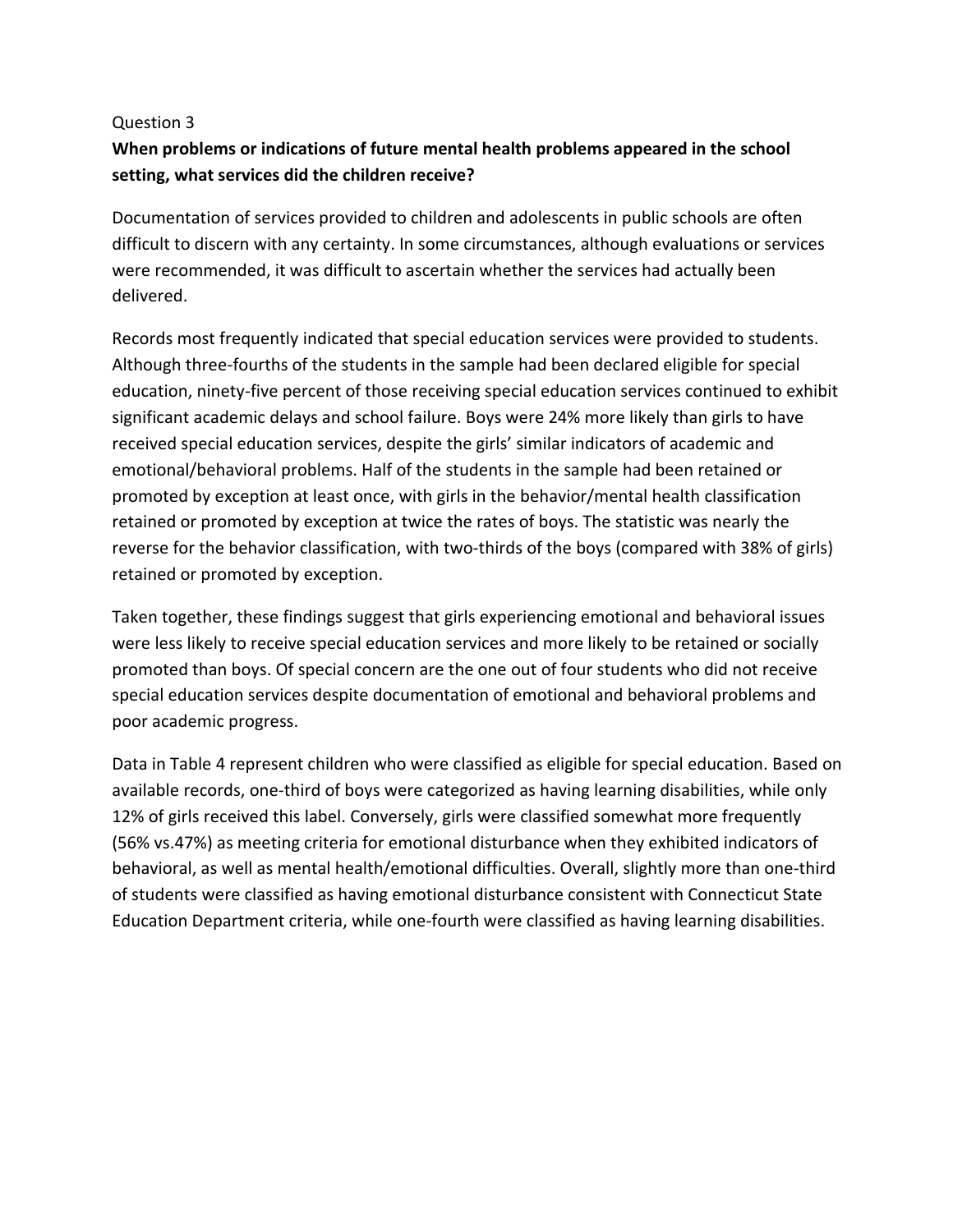#### **Table 4 Special Education Eligibility for Students with Behavioral and Mental Health Indicators** (n=102)

| Classification                                                      | <b>Total Studied</b><br>% |      | <b>Learning Disabilities</b><br>% |      | <b>Emotional Disturbance</b><br>% |      |      | Other % |      |      | <b>Not Identified %</b> |      |      |              |
|---------------------------------------------------------------------|---------------------------|------|-----------------------------------|------|-----------------------------------|------|------|---------|------|------|-------------------------|------|------|--------------|
|                                                                     | M                         | F    | M                                 | F    | <b>Total</b>                      | M    | F    | Total   | M    | F    | <b>Total</b>            | M    | F    | <b>Total</b> |
| <b>Behavior</b>                                                     | 61.7                      | 38.2 | 47.6                              | 15.3 | 35.3                              | 23.8 | 0.0  | 14.7    | 0.0  | 15.4 | 5.8                     | 33.3 | 61.5 | 47.1         |
| (34)                                                                | (21)                      | (13) | (10)                              | (2)  | (12)                              | (5)  | (0)  | (5)     | (0)  | (2)  | (2)                     | (7)  | (8)  | (15)         |
| <b>Mental Health</b><br>(9)                                         | 55.5                      | 44.4 | 20.0                              | 0.0  | 11.1                              | 40.0 | 0.0  | 22.2    | 20.0 | 0.0  | 11.1                    | 40.0 | 75.0 | 55.5         |
|                                                                     | (5)                       | (4)  | (1)                               | (0)  | (1)                               | (2)  | (0)  | (2)     | (1)  | (0)  | (1)                     | (2)  | (3)  | (5)          |
| <b>Behavior/Mental</b><br><b>Health</b>                             | 61                        | 38.9 | 27.7                              | 13.0 | 22.0                              | 47.2 | 56.5 | 50.8    | 19.4 | 13.0 | 16.9                    | 8.3  | 13.0 | 10.2         |
| (59)                                                                | (36)                      | (23) | (10)                              | (3)  | (13)                              | (17) | (13) | (30)    | (7)  | (3)  | (10)                    | (3)  | (3)  | (6)          |
| <b>Total Subset with</b>                                            | 60.7                      | 39.2 | 33.8                              | 12.5 | 25.4                              | 38.7 | 32.5 | 36.2    | 12.9 | 12.5 | 12.7                    | 17.7 | 37.5 | 25.4         |
| <b>Behavioral &amp; Mental</b><br><b>Health Indicators</b><br>(102) | (62)                      | (40) | (21)                              | (5)  | (26)                              | (24) | (13) | (37)    | (8)  | (5)  | (13)                    | (12) | (14) | (26)         |

Numbers in parenthesis represent the actual number of individuals in that category.

One-fourth of cases did not show evidence of eligibility for special education services. A closer look at records of these students indicates that most had academic difficulties and delays, combined with disruptive, defiant behavior, multiple suspensions, school avoidance and truancy issues. Several carried formal mental health diagnoses and records included a history of psychiatric hospitalization.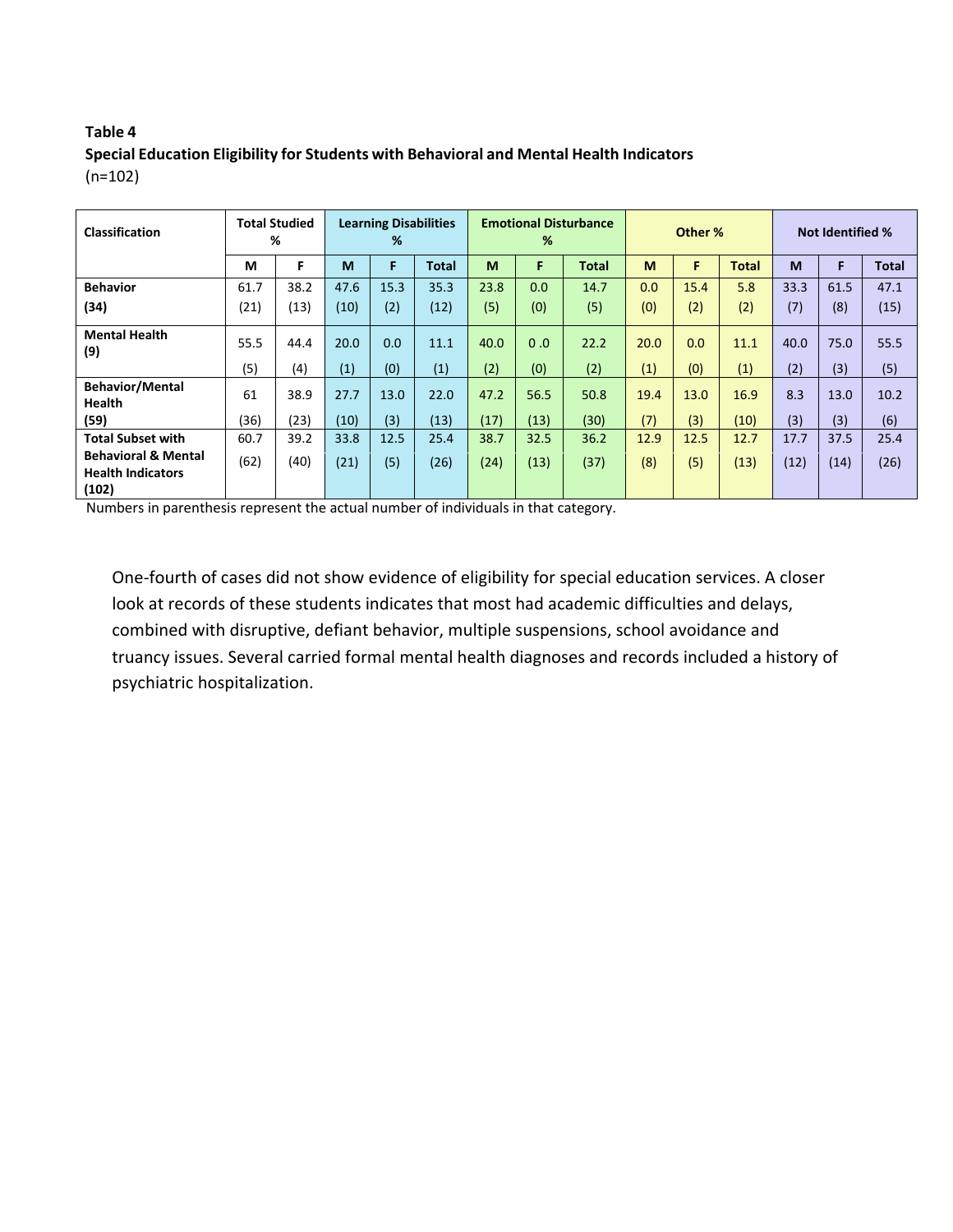#### **Sample Descriptors of Students with No Record of Receiving Special Education Services**

Anxiety, depression, information processing problems and academic delays

Phobia, Obsessive‐Compulsive Disorder (OCD) and high rate of absenteeism

Severe disruptive behavior, multiple suspensions and attentional problems

Genetic disorder with elevated levels of anxiety, disruptive behavior, poor anger management, slow processing speed

Disruptive behavior, anger management problems and truancy with reading and math deficits

Truancy, distractibility, attentional problems, multiple suspensions and reading, math and writing difficulties

Disruptive, defiant behavior with multiple suspensions, attentional problems with academic difficulty since first grade

Attentional issues, multiple suspensions for disruptive behavior, severe attendance problems, expulsion for possession of marijuana

Defiant behavior, multiple suspensions, poor organizational skills, reading comprehension, math computation and problem‐solving difficulties

Identified with attentional problems in Grade 2, severe attendance problems, disruptive behavior, distractibility, difficulty with mathematics

High rates of absenteeism in kindergarten, disruptive behavior, multiple suspensions, ongoing attendance problems, reading and writing difficulties

Identified in kindergarten but did not show discrepancy between ability and achievement, impulsive, disruptive behaviors, multiple suspensions, auditory memory problems

Exited from pre‐school due to excessive absences, attention and conduct problems in kindergarten, defiant, disruptive behavior, difficulty in all academic areas

Excessive absences in kindergarten, question of school phobia with continuing absenteeism resulting in two full years of lost schooling by Grade 8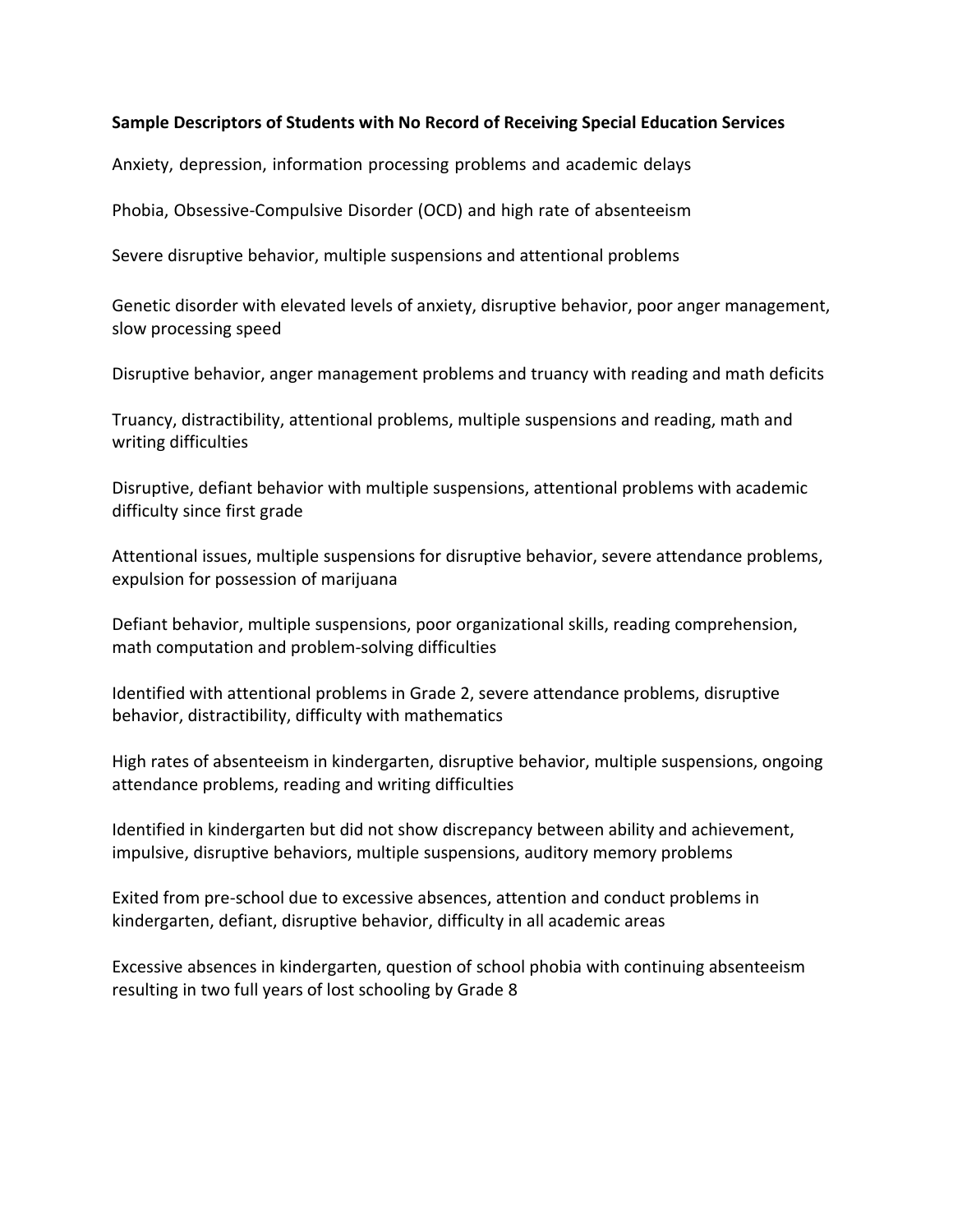Another notable concern, in reviewing data, is the high frequency of multiple out‐of‐school suspensions. Among the three categories of children identified in the study, 13% of students with primary mental health problems, 88%of students with primary behavior problems; and 46% of children having symptoms of mental health and behavior problems had experienced multiple suspensions. The use of multiple suspensions as a response to problem behaviors does little to address problems other than to provide a period of relief from persistent behavioral issues. Research indicates that school suspensions do not impact inappropriate behavior or increase the likelihood of successful learning outcomes. Further, school suspensions correlate significantly with poor academic achievement, grade retention, delinquency and school‐drop‐ out, student disaffection and alienation.<sup>29</sup>

## **Table 5 Incidence of Suspensions** (n=100)

| <b>Classification</b>             | <b>Documentation of</b><br><b>One Out of School</b><br><b>Suspension in School</b><br><b>Records</b> | <b>Documentation of</b><br>More than One Out of<br><b>School Suspension in</b><br><b>School Records</b> |
|-----------------------------------|------------------------------------------------------------------------------------------------------|---------------------------------------------------------------------------------------------------------|
| <b>Behavior</b>                   | 18%                                                                                                  | 70%                                                                                                     |
| <b>Mental Health</b>              | 13%                                                                                                  | 0%                                                                                                      |
| <b>Behavior and Mental Health</b> | 5%                                                                                                   | 41%                                                                                                     |
| <b>Total</b>                      | 10%                                                                                                  | 47%                                                                                                     |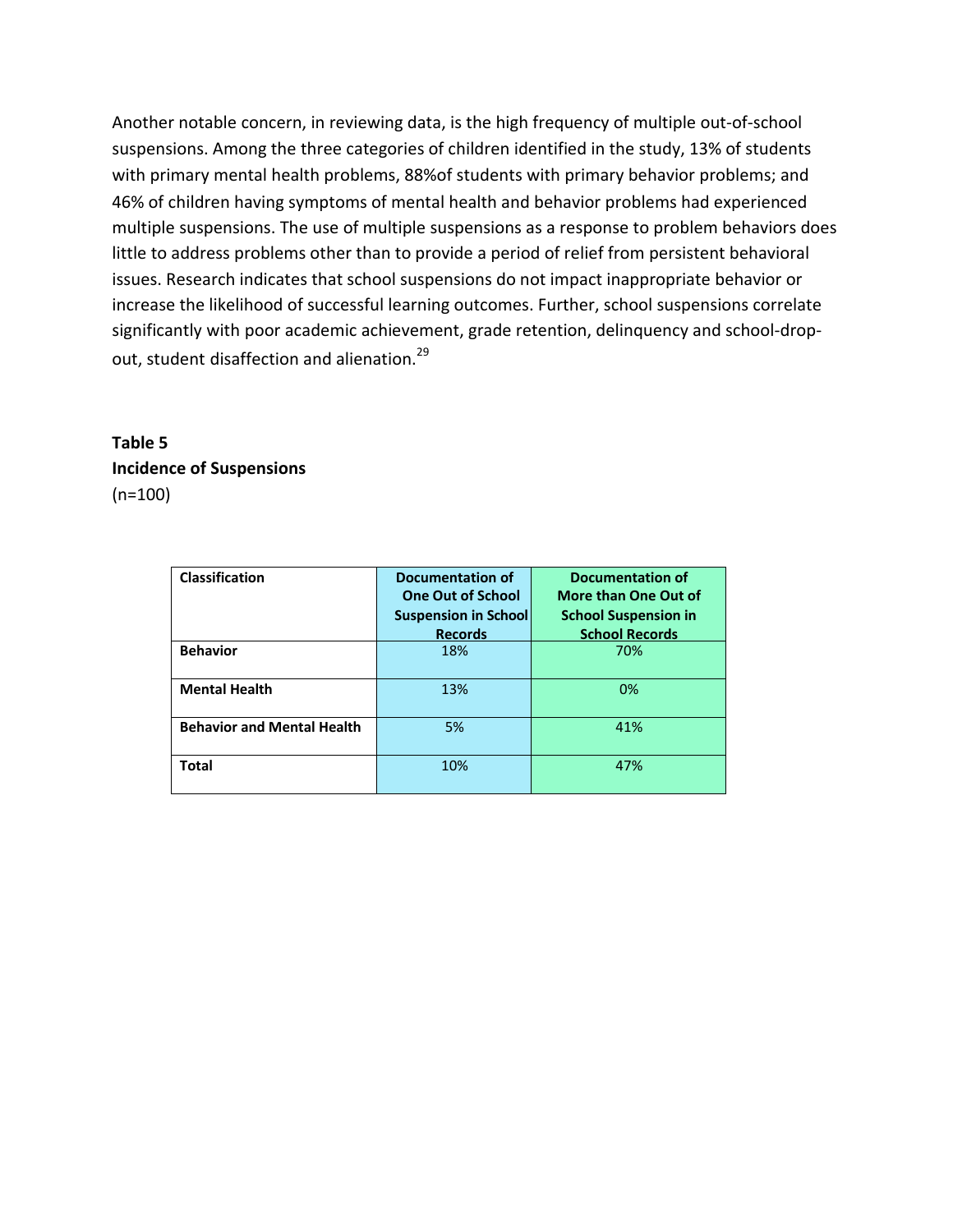However, Table 6 lists the kinds of services or interventions most frequently included in the educational records of children at risk for mental health problems in adolescence. Services have been ordered from least to most restrictive.

#### **Table 6**

#### **Services Provided to Children at Risk of Future Mental Health Problems** (n=100)

| <b>Classification</b> | <b>Social</b><br><b>Work</b> | Speech-<br>Language | 1:1<br>(Aide) | Self-Contained/<br>Segregated<br><b>Settings</b> | <b>Reduced</b><br><b>Schedule</b> | <b>Homebound</b><br><b>Instruction</b> | Psychiatric<br>Hospitalization |
|-----------------------|------------------------------|---------------------|---------------|--------------------------------------------------|-----------------------------------|----------------------------------------|--------------------------------|
| <b>Mental Health</b>  | $\overline{0}$               | 25%                 | $\mathbf{0}$  | $\mathbf{0}$                                     | 13%                               | 25%                                    | 25%                            |
| $(n = 8)$             |                              |                     |               |                                                  |                                   |                                        |                                |
| <b>Behavioral</b>     | 27%                          | 18%                 | 3%            | 27%                                              | $\mathbf{0}$                      | 10%                                    | $\Omega$                       |
| $(n = 33)$            |                              |                     |               |                                                  |                                   |                                        |                                |
| Mental Health/        | 44%                          | 24%                 | 8%            | 42%                                              | 12%                               | 8%                                     | 48%                            |
| <b>Behavioral</b>     |                              |                     |               |                                                  |                                   |                                        |                                |
| $(n = 59)$            |                              |                     |               |                                                  |                                   |                                        |                                |
| <b>Total</b>          | 35%                          | 22%                 | 6%            | 34%                                              | 8%                                | 10%                                    | 18%                            |

**Psychiatric Hospitalization**: while school districts do not provide hospitalization as an educational service, most psychiatric hospitalizations other than very brief stays do include schooling.

A closer look at the types and timing of services in individual records identifies some significant concerns. Psychiatric hospitalization, the most restrictive intervention, was a part of school records for nearly half of the students who evidenced combined emotional and behavioral disorders and one‐third of the group also were placed in self‐contained or segregated settings within or outside of their home school district. Social work services were provide for almost half of the students who fell in the mental health/behavioral category and for a third of students overall. However, services were typically allocated at a rate of 30 minutes/week. In the lives of these children, such brief contact probably offers little either as prevention or intervention.

Additionally, speech and language services were frequently terminated in middle elementary grades just as academic language demands begin to increase exponentially within the curriculum. Among students with primary emotional or mental health problems, one‐quarter had been placed on homebound instruction, with the same percentage experiencing psychiatric hospitalization – the most restrictive of possible interventions – suggesting that support services provided in schools were insufficient, since these students did not access either 1:1 or self-contained settings. The sample size makes it impossible to draw conclusions about this population in general, but does suggest that the system lacks resources to appropriately serve these children and indicates a focused review of such cases across the population of students served through the most restrictive interventions.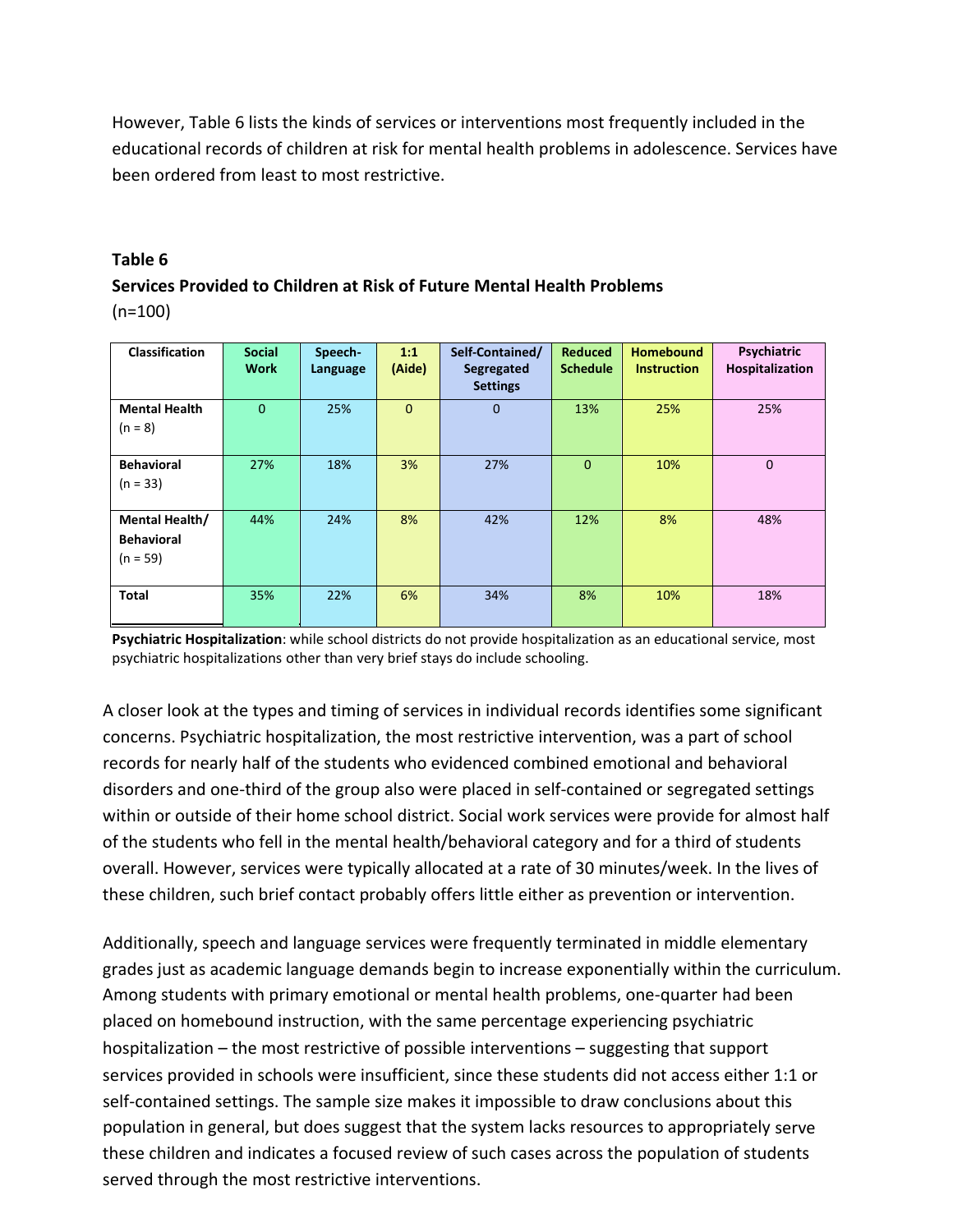## **Discussion**

The data in this study were drawn from public school records. While many of these records were incomplete and poorly‐organized, they provide documentation of the numerous risk factors that threaten the mental health of children and adolescents in a largely minority urban school district in the northeastern U.S. Disparities in mental health treatment for racial and ethnic minority groups have been well‐documented. Within the community, inadequate detection of psychiatric conditions by primary care physicians, lack of accessible mental health resources, and inadequate insurance coverage all play a role, as does the lack of preparation of many mental health professionals in understanding the mental health needs of children and families from diverse cultural, linguistic, and ethnic backgrounds.<sup>30</sup>

The majority of students in the sample (see Table 1) have significant risk factors reflected in their school records, including developmental and social risk factors that were evident as early as Grades K‐2, or even earlier. Because students in our sample often experienced both these risk factors as well as ongoing academic struggles, the early identification of students with multiple issues is especially important both for preventing mental health problems in adolescence and for positive long‐term academic outcomes.

Other international research indicates that mental health issues in first grade are predictive of achievement in the fourth grade, suggesting the urgency of attention and intervention for children in the early grades.<sup>31</sup>These data complement that contained in case records in this study, illustrated by the three vignettes in the introduction, reinforcing current research concerning the precursors of mental health issues in adolescence and illuminate the information available to schools regarding these mental health risks.

#### **Key issues include:**

## 1. **Developmental challenges and the absence of consistent family structures and supports**

Half of the children in this study had experienced developmental challenges including prematurity, exposure to drugs *in utero,* high lead levels, illnesses, etc. While there is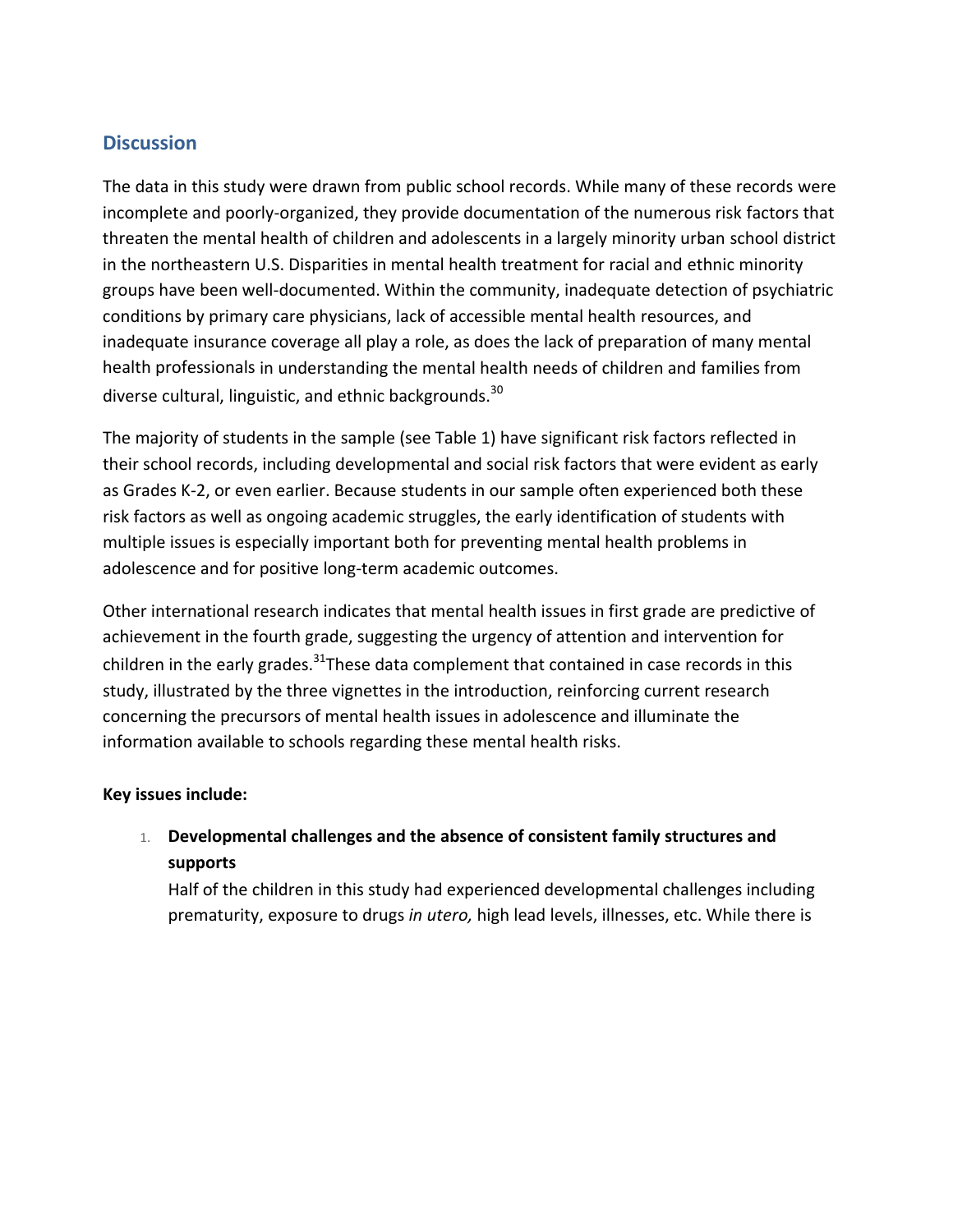little current research on mental health and children in out‐of‐home care, a significant gap exists between those who need services and those who receive them.<sup>32</sup>

## 2. **Failure on the part of schools to recognize and address multiple adverse events that seriously impact the lives and learning of children**

Twenty‐five percent of this sample (25 children) had documented trauma and/or diagnoses of Post‐Traumatic Stress Disorder (PTSD), including children who had been the targets of teasing and bullying as well as youth who had experienced parental incarceration, death or serious illness of caregivers, disruption of family life and culture, and multiple foster home placements. Depression, anxiety, trauma, grief and loss are inextricably bound up with the school chronologies of many of these students. Current research attests to the fact that the number of traumatic life events children experience has a highly significant effect on their future mental health. For child mental health, the cumulative effect of multiple life events was found to be much more important than the effect of specific single life events. $33$ 

## 3. **Failure to recognize and respond to behavior patterns that mask underlying learning disorders and mental health problems**

More than half of the students in this sample had, or were at-risk for, involvement with juvenile justice systems including, including, but not limited to a truancy court prevention program, court involvement and placement in juvenile detention. Statistics indicate that among detained youth there are often histories of child abuse, which is highly associated with psychiatric disorders.<sup>34</sup> Research is beginning to clarify the relationship between problem behaviors, academic difficulties and mental health issues<sup>35</sup> as well as developmental<sup>36</sup> and behavioral trajectories<sup>37</sup> that are predictive of mental health issues in adolescence.

Despite the vast majority of records that included evidence of academic difficulties, retentions and social promotions, as well as serious behavioral and emotional indicators, twenty‐five per cent of the sample had not been evaluated and/or declared eligible for special education services (see Table 3). For those who had been found eligible for special education, 95% still struggled academically. Particularly noteworthy among students who did *not* receive special education services are high incidences of disruptive, defiant behavior, multiple suspensions and absenteeism or truancy in combination with academic delays and difficulties.

Given emerging research suggesting that challenging behavior masks underlying mental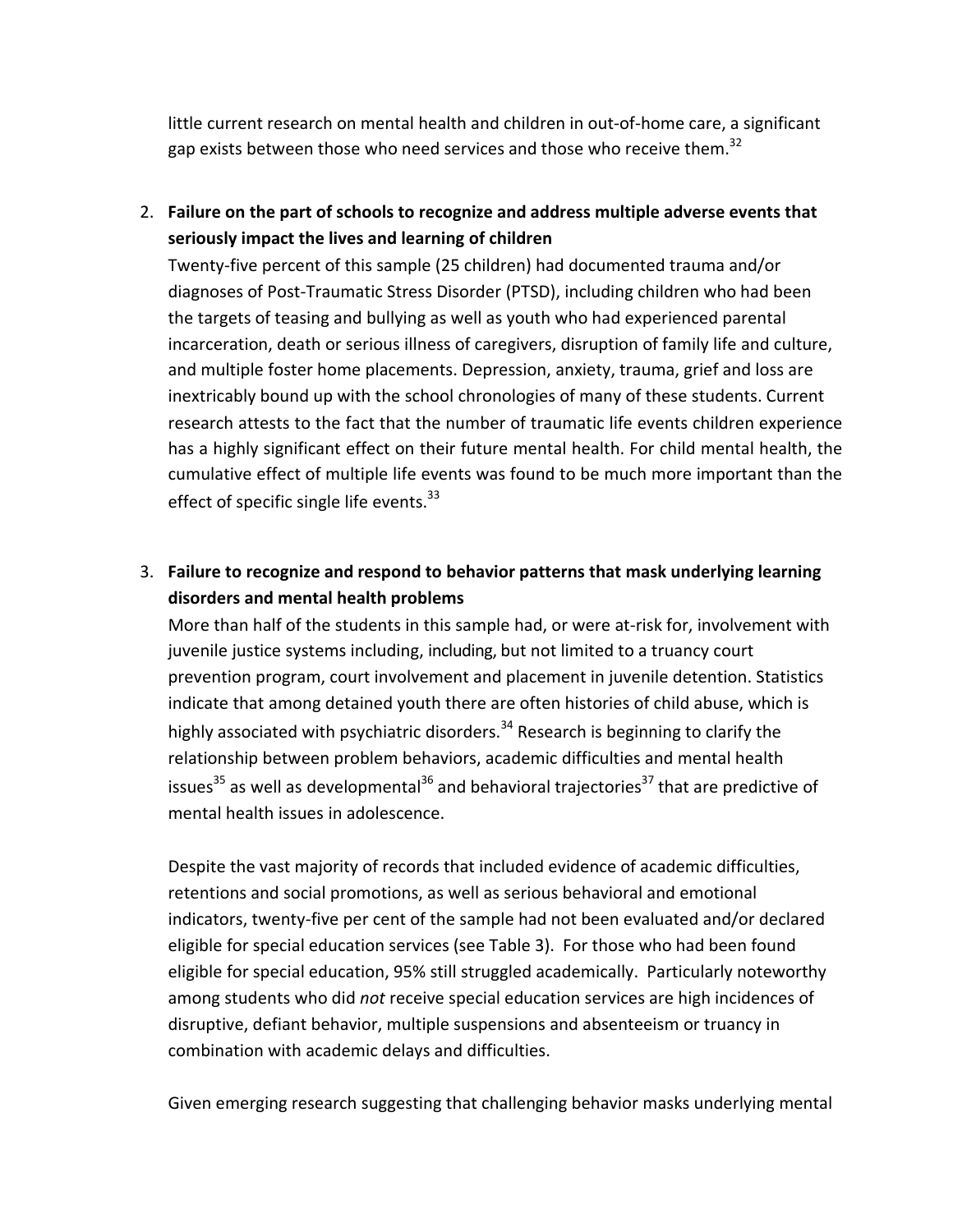health issues and learning disorders, the failure of these students to receive referrals for special education evaluations in light of the intensive nature of their problems is troubling. This failure also suggests that these children are not only experiencing continued stress, frustration, and academic failure in the context of the school, but are essentially being denied the "free and appropriate public education" they may require. In effect, many opt out – some very early – from situations in which they see little hope for success. There is a significant amount of research suggesting that teachers, related service providers and others who work with children are inadequately prepared to recognize and respond to the mental health needs of children in schools and community settings.<sup>38</sup>,<sup>39,40</sup>

And, as is the case with the children in this study, many parents, particularly those who are not proficient in English, may have little knowledge of the school district's responsibility to identify and meet the needs of children like Josue, Arianna and Jaden, who showed early indicators that they were at risk.

### **Recommendations**

These data suggest the critical importance of schools playing a central role in recognizing and responding to children's mental health needs. Although only a small percentage of children and adolescents receive needed mental health services, schools are the most common settings in which children access this care. $41$  Data also suggest that delivery of mental health services in school settings is more successful in reaching youths from ethnic minority groups and students with less visible problems such as anxiety and depression who are unlikely to access services in specialty mental health settings.<sup>42</sup>

By recognizing the potential of schools to identify students with mental health needs, Connecticut can bridge gaps in availability and accessibility of mental health services. State and local government, boards of education and medical and mental health providers should support the following initiatives:

#### **1. Improve screening for mental health risk factors**

a) Provide Medicaid reimbursement to primary care physicians under Early Periodic Screening, Diagnosis and Treatment (EPSDT) for performing a standardized mental health screen at all well‐child visits. After implementing a similar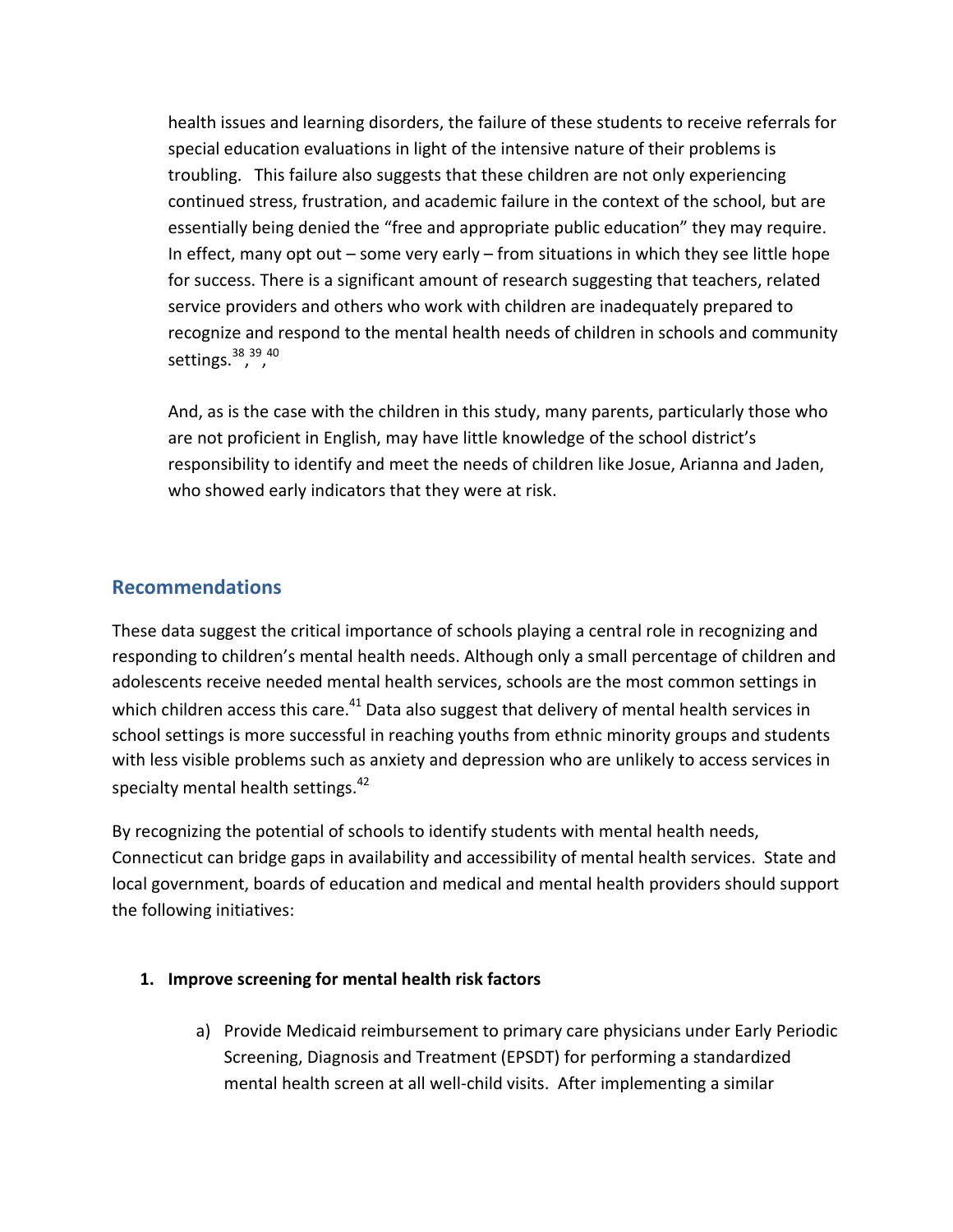requirement, the State of Massachusetts increased the number of children who were screened for mental health issues by over four times in less than two vears.<sup>43</sup>

b) Institute electronic school records including developmental and family histories, chronological data relating to educational progress, and, where possible, integrating information provided by health care, educational, and community‐ based service providers to ensure that complete, accessible, accurate and well‐ organized information is readily available to school personnel. Assign school staff to regularly review developmental, social, and cognitive information to identify potential risk factors for mental health difficulties and to convene teams of school staff to implement effective preventive and intervention initiatives when risk factors are identified.

## **2. Improve referral to early intervention services, including mental health and special education services, and improve collaboration between service providers**

- a) Increased funding for school-based health clinics with the goal of providing children statewide with access to mental health services within the school environment. School-based health centers have been shown to reduce the barriers for children to access mental health care, including stigma and long wait times for appointments.<sup>44</sup> In the absence of school-based health clinics, school districts should collaborate with local mental health providers to locate Medicaid fee‐for‐service mental health clinicians onsite within schools. Both school‐based health clinics and onsite fee‐for‐service providers can additionally improve mental health screening in schools, as recommended above.
- b) Require that school‐based health clinics refer children who are found to be at risk for mental health issues for comprehensive special education evaluation whenever academic, behavioral, or attendance concerns are also present. This referral source will help schools comply with their "Child Find" requirements under federal and state law to identify and evaluate children who may require special education services.
- c) Utilize existing networks of resources for support services. Connecticut is a member of the National Academy for State Health Policy (NASHP) and a participant in a program to Assure Better Child Health and Development (ABCD). The NASHP works with states to connect the many agencies that must work together to effectively and appropriately identify and address the needs of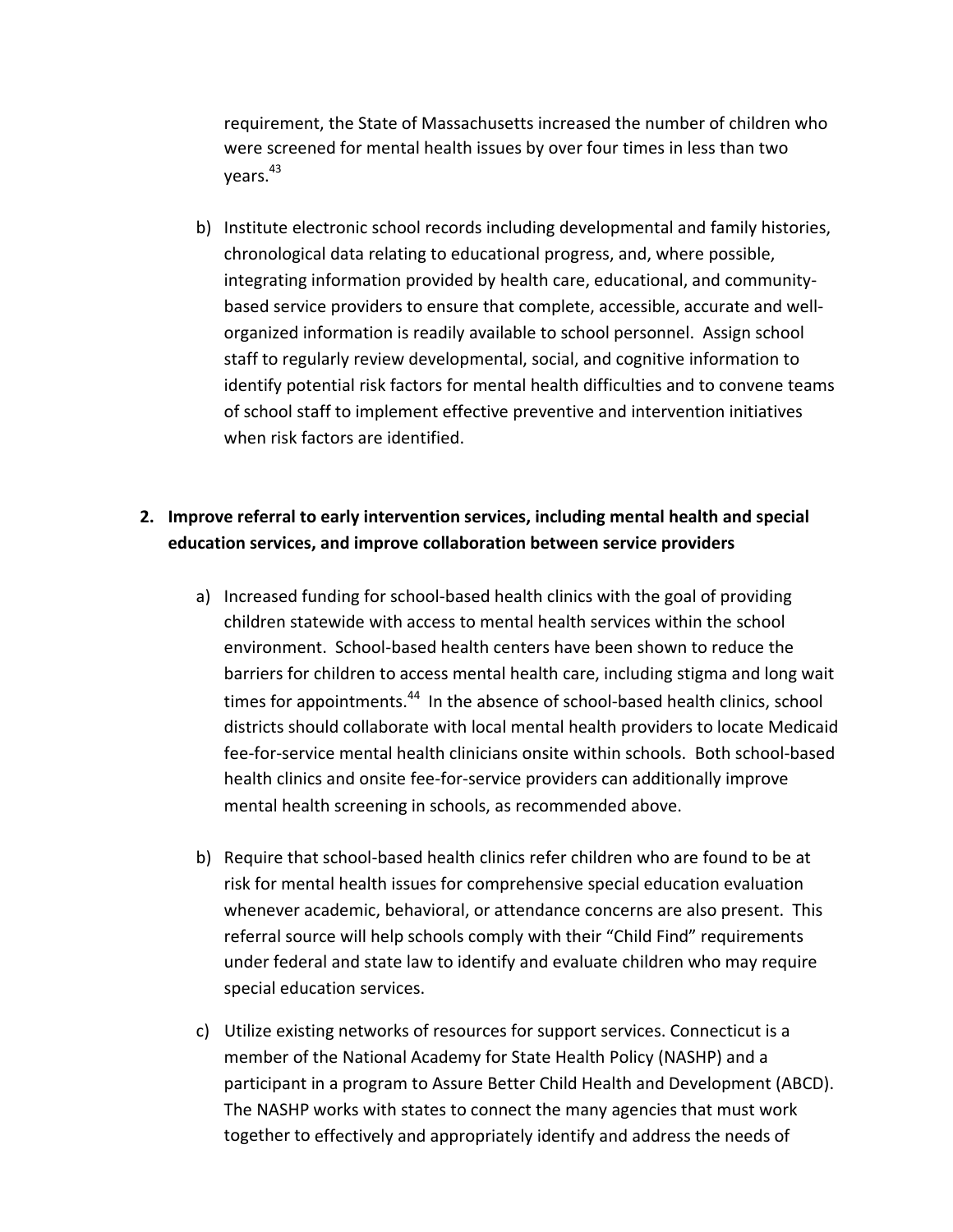pregnant women, youth in foster care or the juvenile justice system, young children, adolescents, racial and ethnic minority populations, and others, including mental health services. NASHP's child development areas focus particularly on preventive care of children, whose health care is covered by state health care programs, especially Medicaid. NASHP's ABCD Resource Center, which provides state policymakers, primary care providers and other child and family service providers with easy access to research and resources that they can use to promote early childhood health and development.<sup>45</sup> Making such networks more visible in, and accessible to, schools could provide improved access to needed services for children in urban classrooms.

### **3. Improve community and parent education around mental health risk factors and services available to students**

- a) Provide families with clear and detailed information regarding the obligation of the school district to refer students to planning and placement teams for special education evaluation.
- b) Through community‐based medical and social services providers, educate low‐ income families about risk factors, resources and referral procedures in relation to mental health and special education services, even for very young children. Connecticut Birth‐Three services provide an array of information with links to the Center on the Social and Emotional Foundations for Early Learning (CSEFEL) with "what works" briefs in English and Spanish housed at Vanderbilt University<sup>46</sup>. However, it is unclear to what degree information about these resources is available to the general public, particularly to poor families with limited or non‐ existent access to web‐based resources.
- c) Link information regarding community‐based prevention initiatives to school‐ based services. The Connecticut Department of Mental Health and Addiction Services (DMHAS) maintains a community‐based infrastructure of prevention initiatives including a multicultural Leadership Institute. The State Department of Education Primary Mental Health Program is designed to assist schools with early detection and prevention of school adjustment problems in primary grade children through school‐based teams including teachers, administrators, mental health professionals, parents and counselor assistants. However, the websites for three of Connecticut's largest urban school districts (Hartford, New Haven,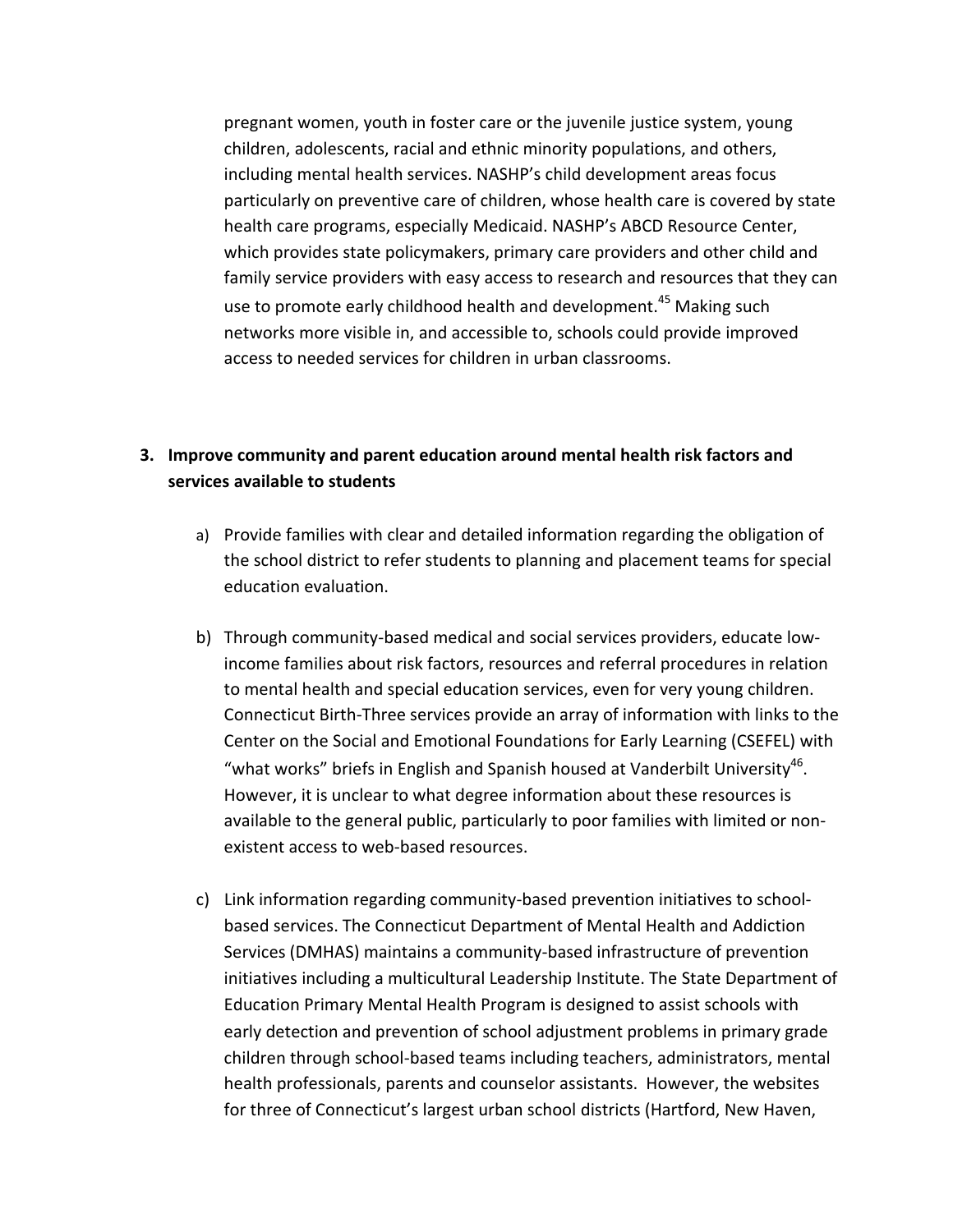and Bridgeport) do not provide accessible information about such services. Linking this information to school websites would help communities and families better understand resources available to children who may be at risk of mental health problems.

## **4. Improve training and accountability for school staff, medical and other service providers.**

- a) Require curriculum components focused on early identification of mental health problems for children and adolescents in the preparation of teachers, physicians, social workers and other licensed human service providers, including required referral to Birth‐Three, early childhood and school‐age special education evaluation teams;
- b) Incorporate concerns for, and attention to, child mental health in assessing academic achievement in relation to state standards in accordance with the Elementary and Secondary Education Act. Since mental health is strongly connected to academic achievement, the state's definition of academic progress should include indicators of children screened and connected to mental health services.
- c) Insure that medical providers are trained to identify, through Medicaid EPSDT screening and well-child visits, those children who are experiencing, or at risk of, mental health problems, including prenatal and perinatal risk factors, exposure to adverse events such as trauma or family disruption, illness or injury in early childhood, and prepared to facilitate referral of such children for special education evaluation.

The negative outcomes associated with mental health problems in children and adults are well‐ documented. The challenge is to ensure that educational and social service systems work together to maximize the impact of existing resources through close collaboration and cooperation. School records provide important insights into the needs of children as they emerge in the context of public schools. Without prompt and concerted efforts to respond to the risks that threaten the learning outcomes and mental health, failures will continue to disrupt and ultimately deny successful futures for generations of children and families in urban communities.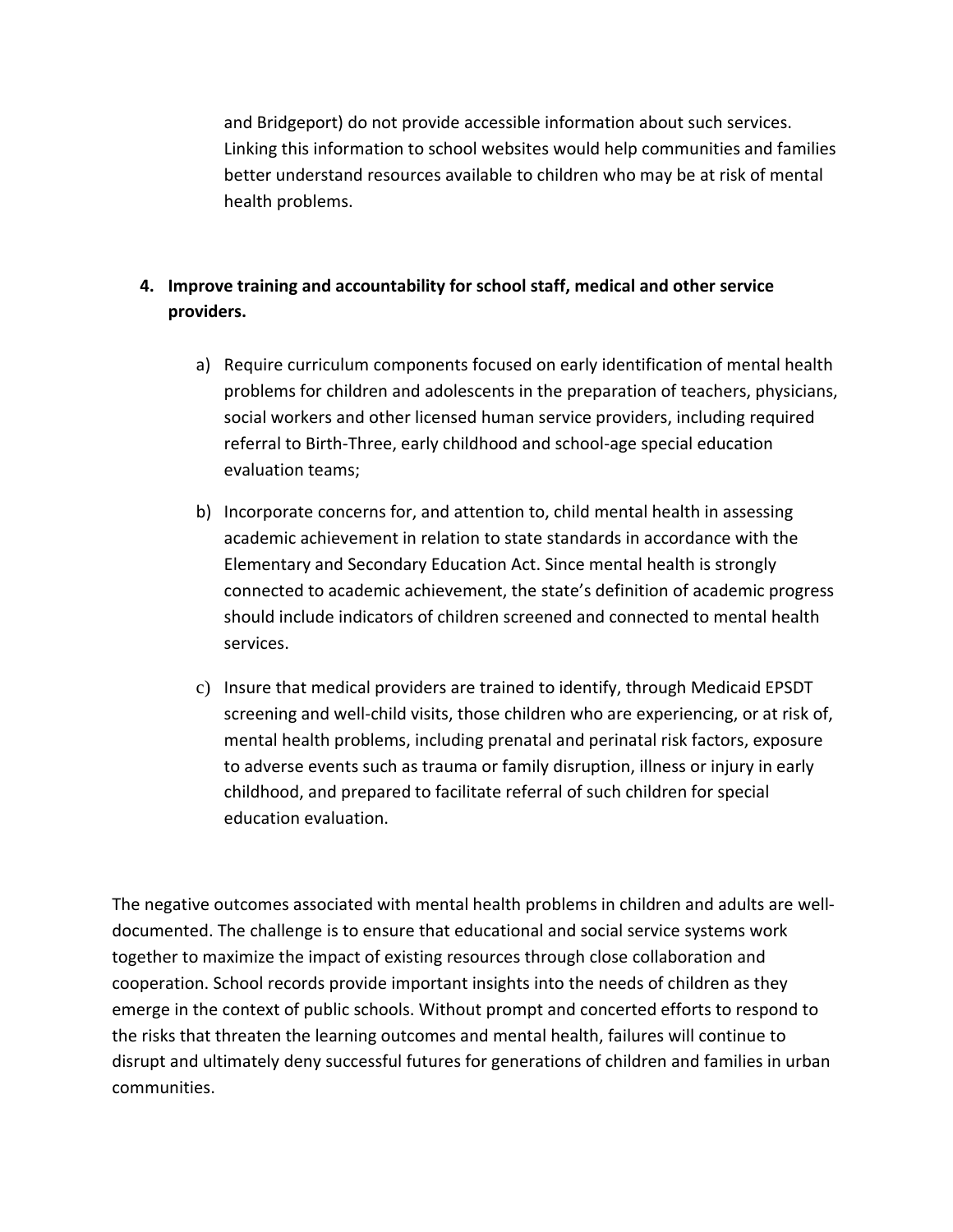<sup>3</sup> Bradley, R., Henderson, K., & Monfore, D.A. (2004). <sup>A</sup> national perspective on children with emotional disorders. *Behavioral Disorders, 29*(3), 211.

<sup>4</sup> Vannest, K.J., Temple‐Harvey, K. K. & Mason, B.A. (2009). Adequate yearly progress forstudents with emotional and behavioral disorders through research‐based practice. *Preventing School Failure, 53*(2), 73.

<sup>5</sup> Substance Abuse and Mental Health Services Administration (2010). U.S. Department of Health and Human Services, Mental Health, United States, 2008.

<sup>6</sup> Rive, A., Coiro, M. J., Broitman, M., Colantuoni, E., Hurley, K., Brandeen‐Roche, K., & Miranda, J. (2009). Mental health of children of low‐income depressed mothers: Influences of parenting, family environment and rates. *Psychiatric Services, 60*(3).

<sup>7</sup> Black, M., Papas, M., Hussey, J., Hunter, W., Dubowitz, H., Kotch, J., English, D., Schneider, M. (2002). Behavior and development of preschool children born to adolescent mothers: Risk and 3‐generation households. *Pediatrics*. 109, 573‐580.

8 M. Goldschmidt, L., Willford, J., Leech, S., Larkby, C., & Day, N. (2009). Body size and intelligence in 6-year-olds: Are offspring of teenage mothers at risk*? Maternal Child Health Journal, 13*(6), 847.

<sup>9</sup> Lipman, E., Georgiades, K., & Boyle, M. (2011). Young adult outcomes of children born to teen mothers: Effects of being born during their teen or later years. *Journal of the American Academy of Child and Adolescent Psychiatry*, 50(3).

<sup>10</sup> Smith, J. & Smith, G. (2010). Long‐term economic costs of psychological problems during childhood. *Social Science & Medicine*, 71, 110‐115

<sup>11</sup> Schilling, E.A., Aseltine, R. J., & Gore, S. (2007). BMC Public Health. Retrieved from the Web at *http://www.biomedcentral.com/1471‐2458/7/30.*

<sup>12</sup> Ford, J., Chapman, J., Hawke, J., & Albert, D. (2007). Trauma among youth in the juvenile justice system: Critical issues and new directions. *National Center for Mental Health and Juvenile Justice,* 1‐8.

<sup>13</sup> Abram, K., Teplin, Charles, D., Longworth, S., McClelland G., & Dulcan, M. (2004). Posttraumatic stress disorder and trauma in youth in juvenile detention. *Archives of General Psychiatry*, *61*(4), 403‐410.

<sup>14</sup> Connecticut State Department of Education Division of Assessment and Accountability (2007). Kindergarten <sup>2006</sup>‐07. Data Bulletin. Retrieved from the Web on May 28, 2012 at *http://sdeportal.ct.gov/Cedar/Files/ Pdf/Reports/db\_kindergarten\_11\_07.pdf.*

<sup>15</sup> Bada, H.S., et al. (2011). Preadolescent behavior problems after **prenatal** cocaine **exposure**: Relationship between teacher and caretaker ratings (Maternal Lifestyle Study). *Neurotoxicology & Teratology, 33(1),* 78.

<sup>16</sup> Brown, R., & Longoria, T. (2010).Multiple risk factors for lead poisoning in Hispanic sub‐populations: <sup>A</sup> review. *Journal of Immigrant & Minority Health, 12*(5), 715.

<sup>17</sup> Wright, J. P., et al. (2008). Association of prenatal and childhood blood lead concentrations with criminal arrests in early adulthood. *PLoS Medicine*, 5, 101.

<sup>18</sup> Midence, K., McManus, C., Fuggle, P., & Davies, S. (1996). Psychological development and family functioning in <sup>a</sup> group of British children with sickle cell disease. *British Journal of Clinical Psychology, 35*(3), 439.

<sup>19</sup> Miura, H., Fujiki, M., Shibata, A., & Ishikawa, K. (2005). Influence of history of head trauma and epilepsy on delinquents in a juvenile classification home. *Psychiatry & Clinical Neurosciences, 59*(6), 661.

20 Weil, et al., (1999). The relationship between psychosocial factors and asthma morbidity in inner city children with asthma. *Pediatrics, 104*(6), 1274.

<sup>21</sup> Grant, R., & Brito, A. (2010). Chronic illness and school performance: <sup>A</sup> literature review focusing on asthma and children's mental health conditions.Children's Health Fund Monograph. Retrieved from the Web on May 28, 2012 at *http://www.childrenshealthfund.org/sites/default/files/chronic‐illness‐and‐school‐performance.pdf.*

<sup>22</sup> Prinqart, M. & Shu, Y. (2011). Anxiety in children and adolescents with chronic physical illnesses: <sup>A</sup> metaanalysis. *Acta Pediatrica*, *100*(8), 1069.

<sup>1&</sup>lt;br>Connecticut Voices for Children. (2006). Building a community-based children's mental health system. New Haven, CT.

<sup>2</sup> Gilliam, W. (2005). *Prekindergarteners left behind: Expulsion rates in state prekindergarten systems*, New York: The Foundation for Child Development.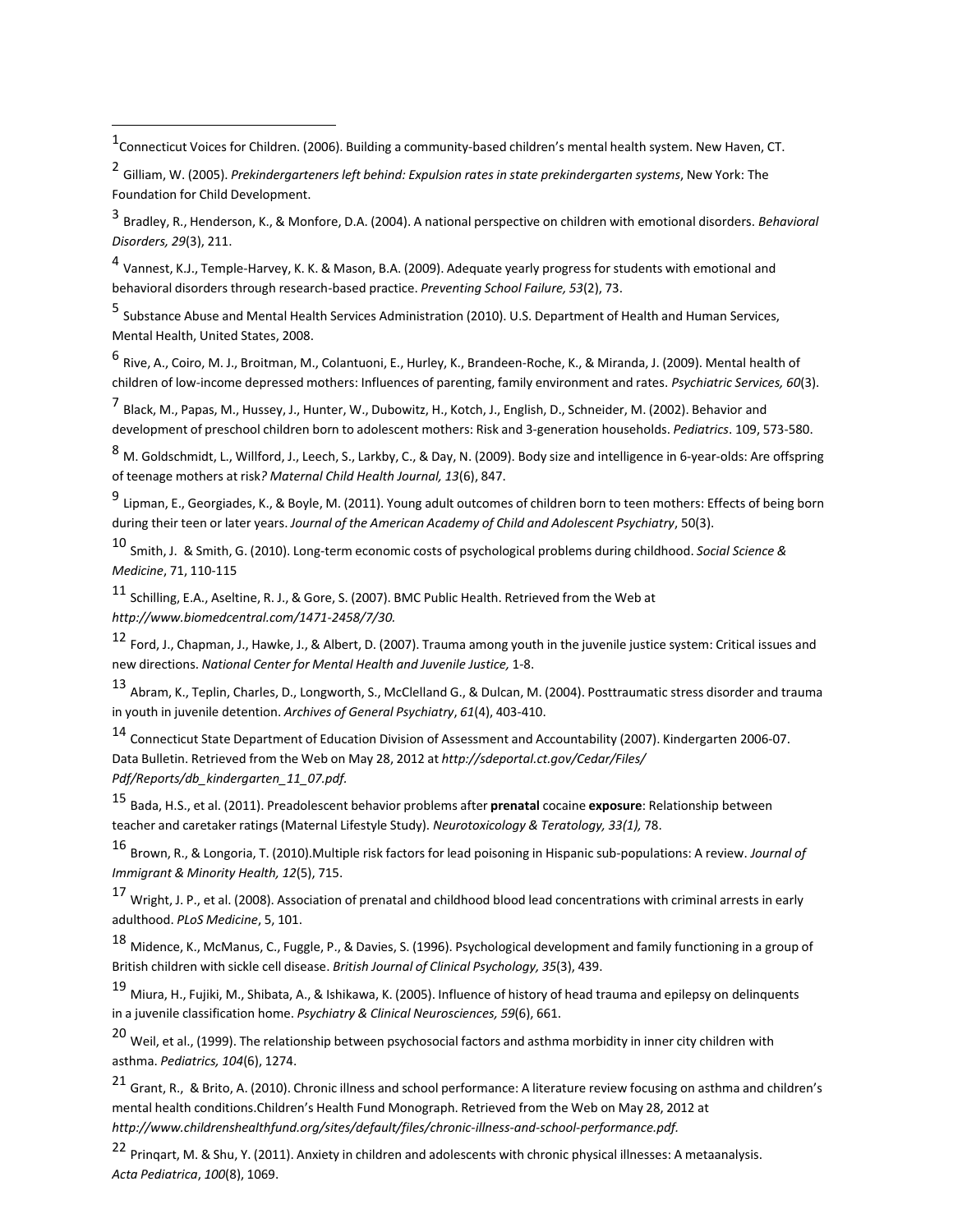<sup>23</sup> Hysing, M., Elgen, I., Gilberg, C., & Lundervold, A.J. (2009). Emotional and behavioural problems in subgroups of children with chronic illness: Results from a large‐scale population study. *Child: Care, Health & Development, 35*(4), 537.

<sup>24</sup> Schilling, E. A., Aseltine, Jr., R. H., & Gores, S. (2007). Adverse childhood experiences and mental health in young adults: <sup>A</sup> longitudinal survey. BMC Public health, 7:30 doi: 10, 1186/1471.

25 Benner G. J.; Allor, J. H.; Mooney, P. (2008). An investigation of the academic processing speed of students with emotional and behavioral disorders served in public schoolsettings*. Education & Treatment of Children, 31*(3), 307.

<sup>26</sup> Lopes, J. (2005). Intervention with students with learning, emotional and behavioral disorders: Why do we take so long to do it*? Education and Treatment of Children, 28*(4), 345.

27 Redmond, S. M. (2011). Peer victimization among students with specific language impairment, Attention-Deficit/Hyperactivity Disorder, and typical development. *Language, Speech & Hearing Services in Schools, 42*(4), 520.

<sup>28</sup> Menting, B., van Lier, P.A.C., Koot, H. M. (2011). Language skills, peer rejection, and the development of externalizing behavior from kindergarten to fourth grade. *Journal of Child Psychology & Psychiatry, 52 (1*), 72‐79.

<sup>29</sup> Raffaele Mendez, L. M.; Knoff, H. M., & Ferron, J. M. (2002). School demographic variables and out‐of‐school suspension rates: A quantitative and qualitative analysis of a large, ethnically diverse school district. *Psychology in the Schools; 39*(3), 259.

<sup>30</sup> Atdjian, S., & Vega, W. A. (2005). Disparities in mental health treatment in U.S. racial and ethnic minority groups: Implications for psychiatrists*. Psychiatric Services, 56*, 1600.

<sup>31</sup> Guzman, M. P. et al. (2011). Mental health matters in elementary school: First‐grade screening predicts fourth grade achievement test scores.

<sup>32</sup> Petrenko, C. L. M., et al. (2011). Do youth in out‐of‐home care receive recommended mental health and educational services following screening evaluations? *Children and Youth Services Review, 33*(1), 1911.

33 Center on the Social and Emotional Foundations for Early Learning (CSEFEL). Vanderbilt University. Retrieved from the Web on October 15, 2011 at *http://csefel.vanderbilt.edu/resources/what\_works.html.*

<sup>34</sup> Furniss, T., Beyer, T., & Muller, J. M. (2009). Impact of life events on child mental health before school entry at age six. *European Child & Adolescent Psychiatry, 18(*12), 717**.**

<sup>35</sup> Valdez, C., Lambert, S., & Ialongo, N. (2011). Identifying patterns of early risk for mental health and academic problems in adolescence: A longitudinal study of urban youth. *Child Psychiatry & Human Development, 42(*5), 521

<sup>36</sup> Gerstein, E., et al. (2011). Developmental risk and young children's regulatory strategies: Predicting behavior problems at age 5. *Journal of Abnormal Child Psychology, 39*(3), 351.

<sup>37</sup> Thompson, R., et al. (2011). Early adolescent risk behavior outcomes of childhood externalizing behavioral trajectories. *Journal of Early Adolescence, 31(*2), 234.

<sup>38</sup> Perfect, M. M. & Morris, R. J. (2011).Delivering school‐based mental health services by school psychologists: Education, training and ethical issues. *Psychology in the Schools, 48*(10), 1049.

<sup>39</sup> Loades, M. E.; Mastroyannopoulou, K. (2010). Teachers' recognition of children's mental health problems. *Child & Adolescent Mental Health, 15(*3), 150.

40 Williams, J. H., Horvath, V. e., Hsi-sheng, W.; Van Dorn, r. A., & Jonson-Reid, M. (2007). Teachers' perspectives of children's mental health service needs in urban elementary schools. *Children & Schools, 29*(2), 95.

<sup>41</sup> Stephan, S. H.; Weist, M., Kataoka, S.; Adelsheim, S., & Mills, C. (2007). Transformation of children's mental health services: The role of school mental health. *Psychiatric Services, 58,* 1330.

<sup>42</sup> Masia‐Warner, C.; Nangle, D. W.; & Hansen, D. J. (2006). Bringing evidence‐based child mental health services to the schools: General issues and specific populations. *Education & Treatment of Children, 29*(2).

<sup>43</sup> National Center for Mental Health Checkups Columbia University TeenScreen (2010). Rosie D. and mental health screening: Keys to successfor providing mental health screening at the well child visit. Brief for Policy makers. Retrieved from the Web on May 28, 2012 at *http://www.teenscreen.org/images/stories/RosieDBrief‐ Policymakers.pdf.*